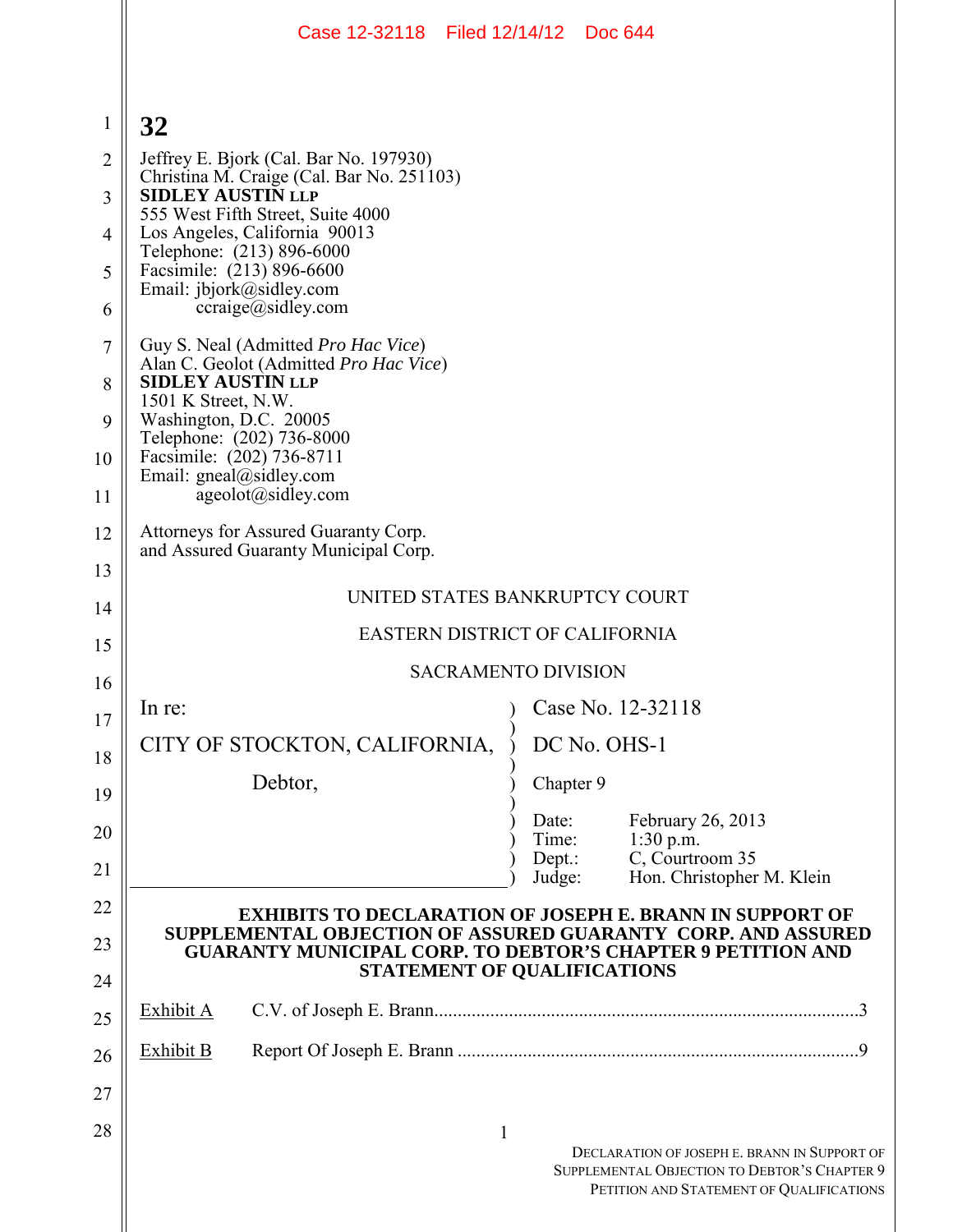# EXHIBIT A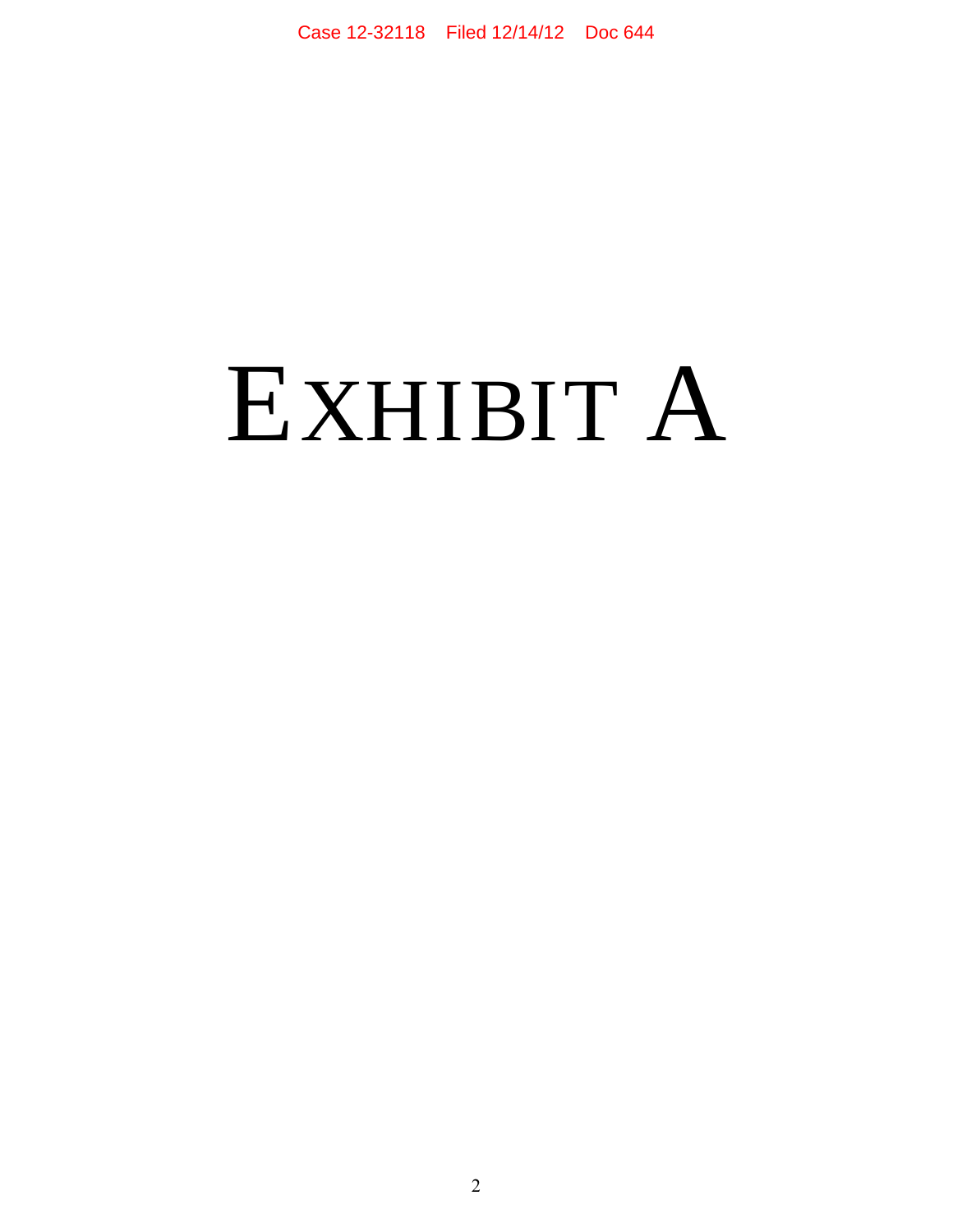## *JOSEPH E. BRANN*

*4232 Pascal Place Palos Verdes Peninsula, CA 90274 310-265-7479 jbrann@jballc.com* 

## **EMPLOYMENT HISTORY**

#### **CEO 2001 – present Joseph Brann & Associates**

Founder and CEO of Joseph Brann & Associates (also known as JBA), a consulting firm serving public sector clients, JBA provides tailored services to achieve improvements in policing, specializing in management performance and accountability, successful implementation of crime reduction strategies, and the adoption of effective policies and problem solving measures. Particular emphasis is placed on diagnosing the organizational and community culture so that community policing and community governance solutions developed are suitable to the unique aspects of the particular community. New and evolving best practices, policies, information system technologies and other considerations are evaluated for their ability to improve organizational accountability, crime reduction and public safety goals. The firm provides monitoring and oversight services of police reform measures on behalf of federal and state courts and DOJ authorities. JBA has served as a special consultant to the California Attorney General in evaluating and monitoring police departments, as a Special Master for the Federal Court in Ohio in monitoring police reform efforts in Cincinnati, and has recently agreed to serve on the monitoring team for the Seattle, WA consent decree.

#### **Senior Vice President 1999 – 2001 PSComm, LLC**

Served as Senior Vice President with this international public safety consulting firm, working with public sector organizations to address organizational development challenges, policy analysis and the development and application of crime reduction strategies and evolving technologies to improve police performance. The firm was headquartered in the Washington, D.C. metropolitan area.

#### **Director 1994 – 1999 COPS Office, U.S. Department of Justice**

Appointed by President Clinton to serve as the founding Director of this newly created component of the Department of Justice, with responsibility for implementing key elements of the 1994 Crime Act. The COPS Office was the lead agency at the federal level for advancing community policing and administering grant programs to support over 13,000 local and state law

3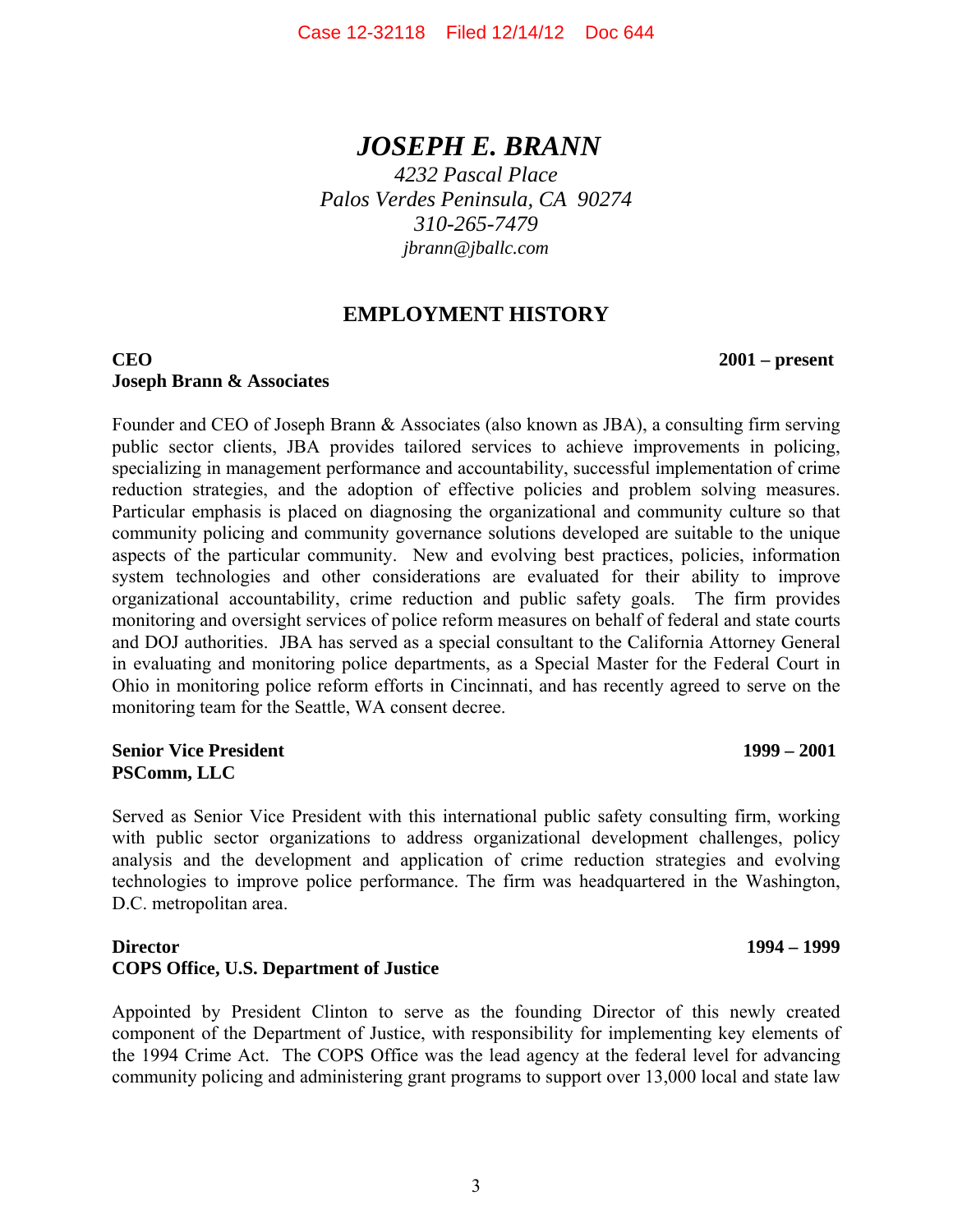enforcement agencies, further "best practices" in the field, and drive research regarding policing strategies and programs. The budget for this program was \$9.6 billion.

#### **Chief of Police 1989 - 1994 City of Hayward, CA**

Served as Chief of Police in this ethnically diverse, urban community of approximately 150,000 residents located in the San Francisco Bay area. The Hayward Police Department received national recognition as a model community-policing agency during Chief Brann's tenure as Police Chief, based on the innovations undertaken and leadership displayed in merging the concepts and philosophy of community policing with problem solving training and strategies.

#### **Police Officer to Captain 1969 – 1989 City of Santa Ana, CA**

Rose through the ranks and commanded various divisions and bureaus of the agency, including Field Operations, Personnel & Training, Narcotics & Vice, and Management & Budget. Santa Ana is a densely populated and very ethnically diverse community of more than 355,000 residents. The SAPD was one of the earliest pioneers in the community policing movement. Beginning in the 1970's the SAPD was instrumental in developing innovative organizational strategies and programs that have long been recognized for their effectiveness in changing traditional policing culture and institutionalizing the community policing philosophy.

### **PROFESSIONAL ACCOMPLISHMENTS**

#### **COPS Office, United States Department of Justice:**

Appointed by President Clinton as the founding Director of a new federal agency within the U. S. Department of Justice. The COPS Office provided funding for the hiring and redeployment of more than 100,000 police officers in over 13,000 law enforcement agencies, launching national strategies to support the adoption and expansion of community policing at the state and local level.

Created a national network of 35 Regional Community Policing Institutes to provide training and promote the sharing of best practices among law enforcement agencies and community partners.

Advocated for and provided funding to support research initiatives, launch new strategies and evaluate programs dealing with critical contemporary policing issues including: Racial Profiling, Police Ethics/Integrity, Youth Firearm Violence, Gangs, Domestic Violence, the Reintegration of Ex-Offenders and initiatives dealing with "Community Justice" and "Restorative Justice" models.

Pioneered the development and funded the implementation of "3-1-1" in communities across the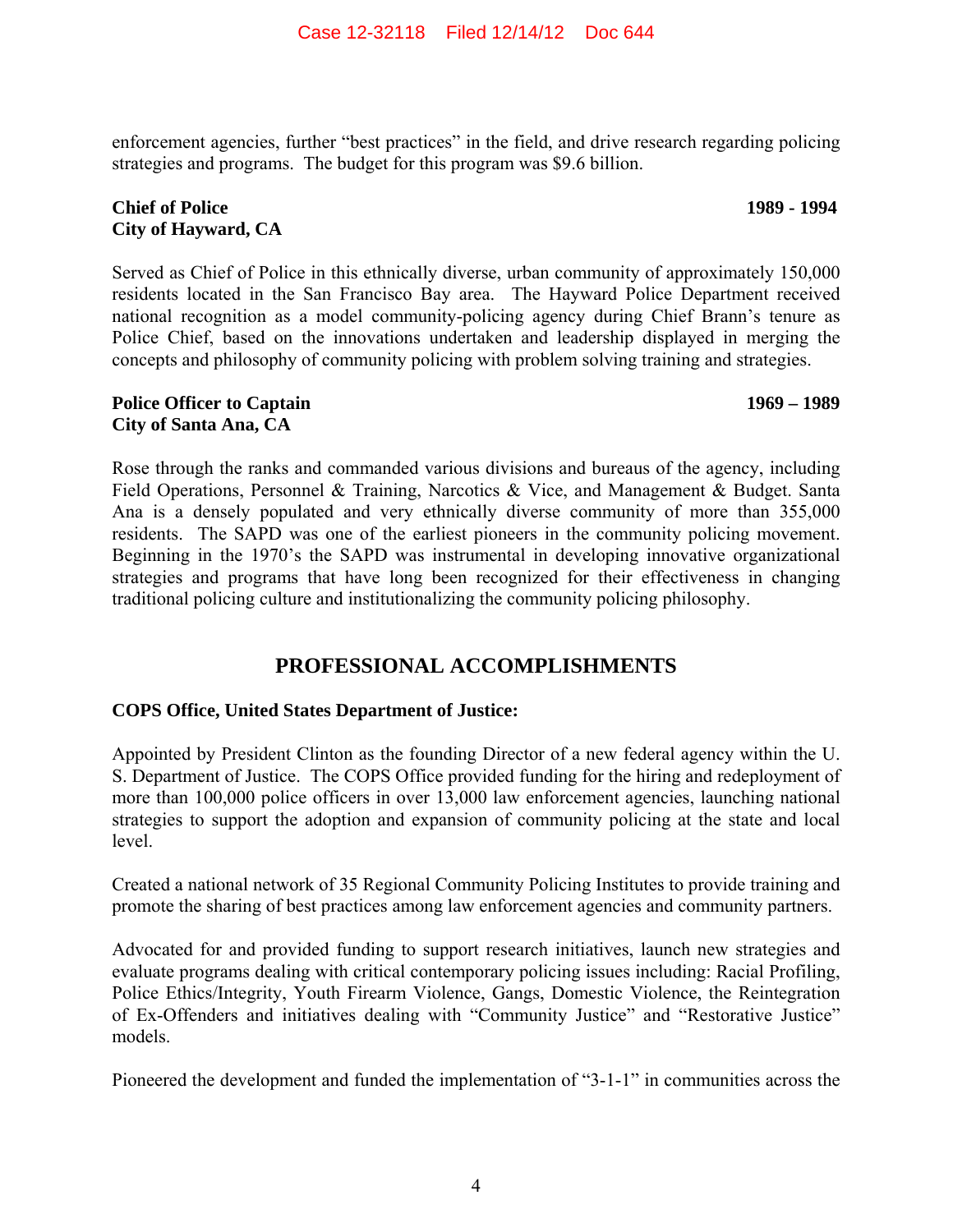United States. 3-1-1, a national non-emergency phone number, was established to create improved access to non-emergency public safety and other local government services while reducing demands on the 9-1-1 system.

#### **Hayward, California Police Department:**

Established a strategic planning process, involving broad-based employee and community participation, which guided the implementation and evolution of HPD's Community Oriented Policing and Problem Solving (COPPS) philosophy.

Implemented a centralized data and information services bureau to support and oversee the installation of a state-of-the-art computer system capable of meeting the department's dispatching, records management and information systems (CAD/RMS/MIS) needs.

Instituted a decentralized patrol (Area Command) system in order to improve police department responsiveness and management accountability at the neighborhood level.

Substantially revised recruitment, hiring and training practices and significantly improved the Department's ability to attract successful candidates and establish a representative workforce. Many of these personnel strategies involved innovative approaches that have since been widely adopted by other agencies.

Successfully addressed major budget shortages and organizational downsizing by leading the agency through a process to identify alternative funding sources (new fees, grants, and enterprise fund charges) and service delivery strategies (service prioritization, creation of volunteer programs, expanded use of civilians, etc.)

#### **Santa Ana, California Police Department:**

Chaired the development of SAPD's "Five Year Plan" to develop long-term organizational strategies to deal with increasing service demands, growth and diversity in the community while also promoting improved collaboration with other governmental agencies.

Designed, developed and managed a wide array of crime prevention programs that received recognition as national models by the National Crime Prevention Institute, FBI, American Association of Retired Persons, California Department of Justice and Office of Criminal Justice Planning.

In concert with other local agencies, created a Regional Narcotics Suppression Program that resulted in asset seizures exceeding \$100,000,000 in five years and major reductions in street level narcotics activity. This program later served as a model touted by DEA for other regional drug enforcement programs involving federal, state and local agencies.

Implemented personnel and financial practices to correct significant financial and human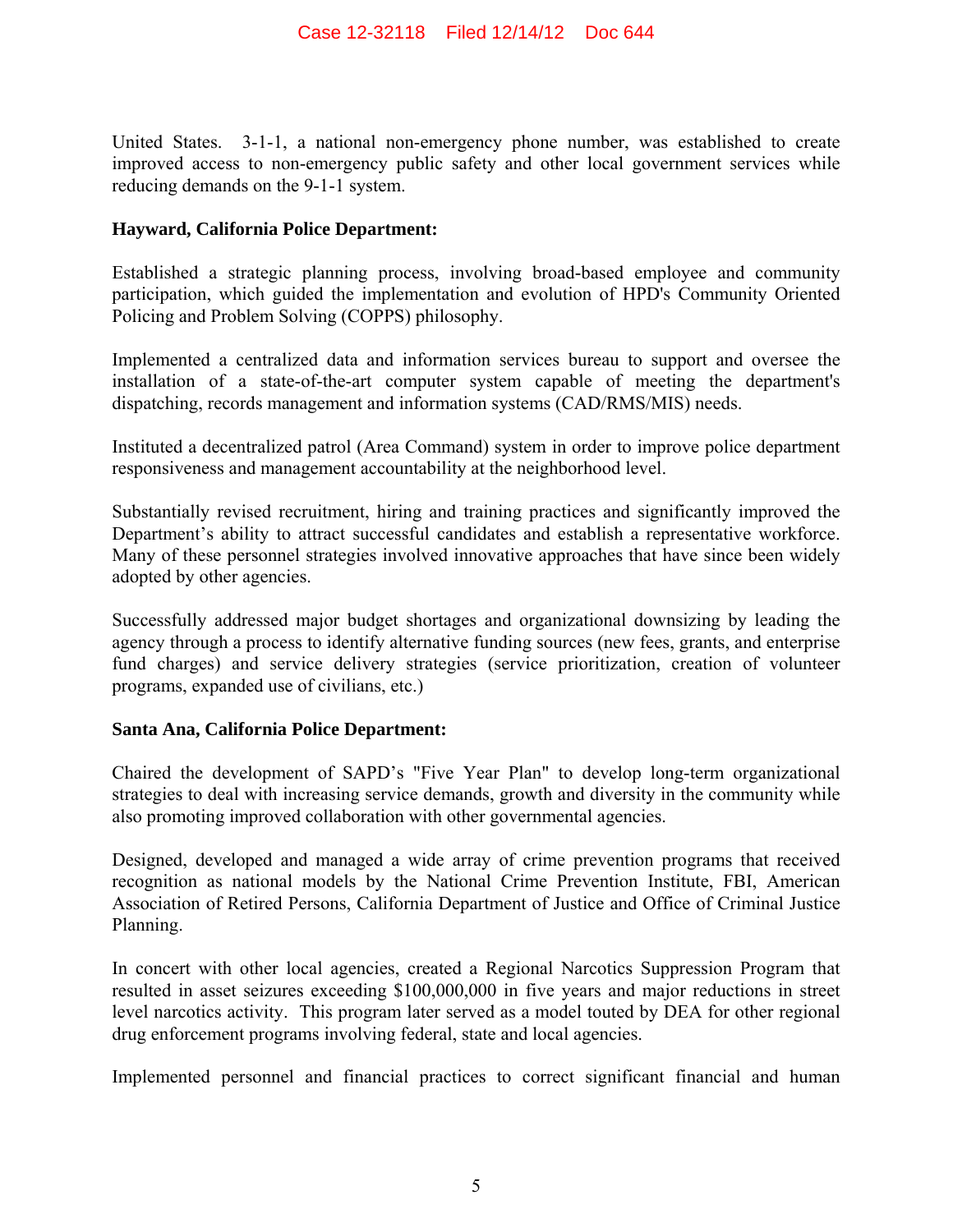resource problems associated with disability retirements and worker's compensation claims. Disability retirements were reduced by 50% annually and industrial injuries by 47%.

Initiated and chaired the development of the California Model Building Security Ordinance. This document was subsequently adopted by the International Conference of Building Officials as Chapter 41 of the Uniform Building Code and has contributed to significant reductions in burglaries and thefts across the country.

#### **EDUCATION**

Master of Public Administration - University of Southern California, 1979

Bachelor of Arts in Criminal Justice - California State University, Fullerton, 1975

Graduate, FBI National Academy, 144th Session, 1986

### **PUBLICATIONS**

- 2012 Brann, J.E. "Asking the Tough Questions", American Policing in 2022: Essays on the Future of a Profession, COPS Office, USDOJ.
- 2004 Campbell, D., J. Brann, D. Williams. "Officers-Per-1,000 and Other Policing Myths: A Leadership Model for Better Police Resource Management", Public Management, ICMA.

### **PRIOR EXPERT TESTIMONY**

*Sandra Casillas v. State of California*, No. RCV073343 (Cal. Super., San Bernardino Co. 2007)

*Garcia v. City of Sacramento, et al.*, No. 2:10-CV-00826 JAM-KJN (E.D. Cal. June 14, 2012), *appeal docketed*, No. 12-16434 (9th Cir. June 21, 2012)

### **PROFESSIONAL AFFILIATIONS/HONORS**

National Advisory Board Member, Community Safety Initiative, Local Improvement Support Corporation

Member, International Association of Chiefs of Police (IACP)

Member, Police Executive Research Forum (PERF)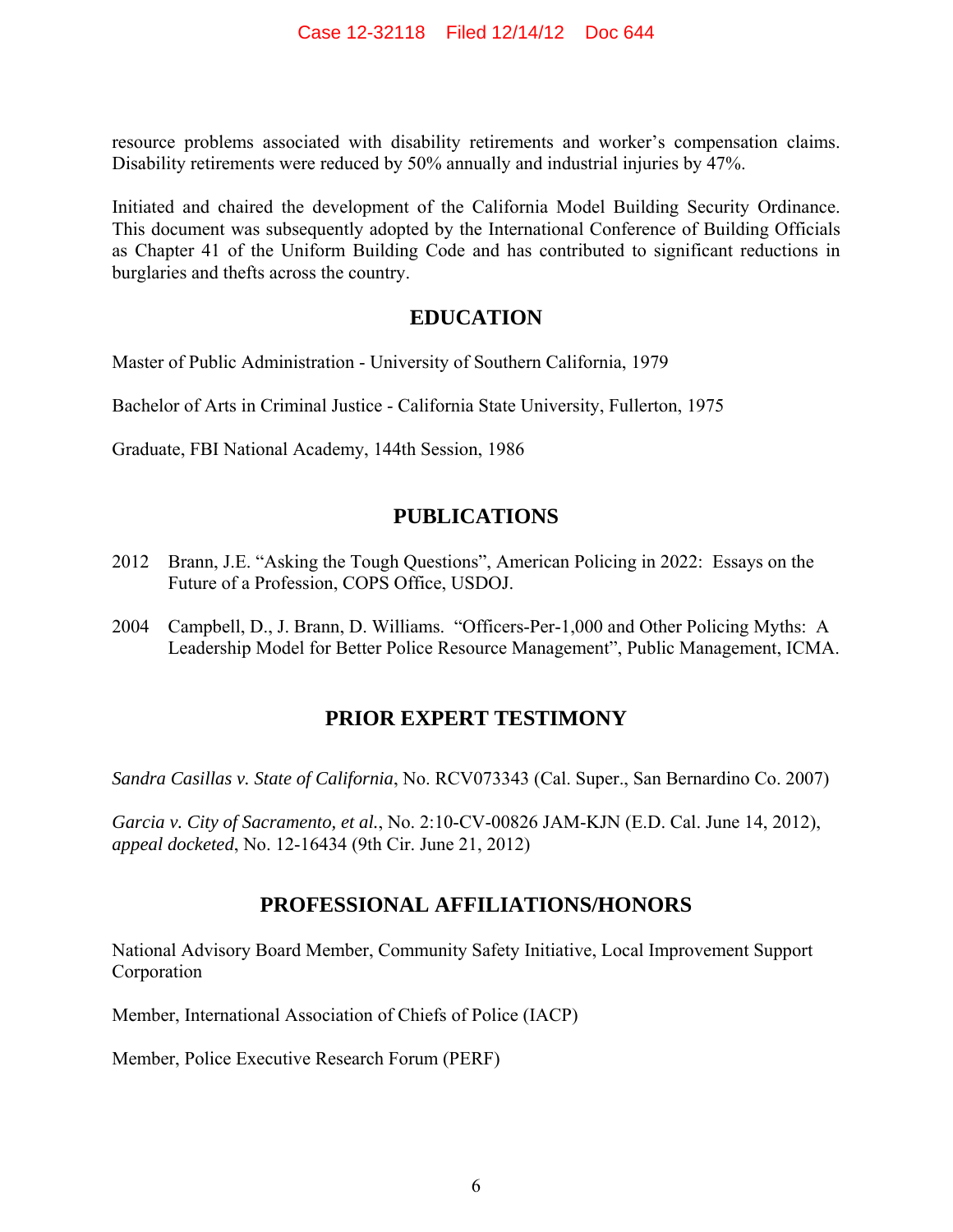Former Ex-Officio Member – U.S. Attorney General's National Advisory Committee on Domestic Violence

Former Member – Advisory Committee for the Federal Law Enforcement Training Center, Glencoe, GA

Past President and Member, Alameda County Police Chiefs' and Sheriff's Association

Former Member, International City/County Management Association

• Advisory Board Member, Community Policing Task Force

Former Member, California Attorney General's Advisory Committee on Community Oriented Policing and Problem Solving (COPPS)

Recipient of the "New Pioneer" Award, National Association of Drug Court Professionals, 2000

Honored as the "1998 Person of the Year" by *Law Enforcement News* for the creation of 3-1-1, the national non-emergency public safety phone number

Distinguished Alumni Award (1998) – California State University, Fullerton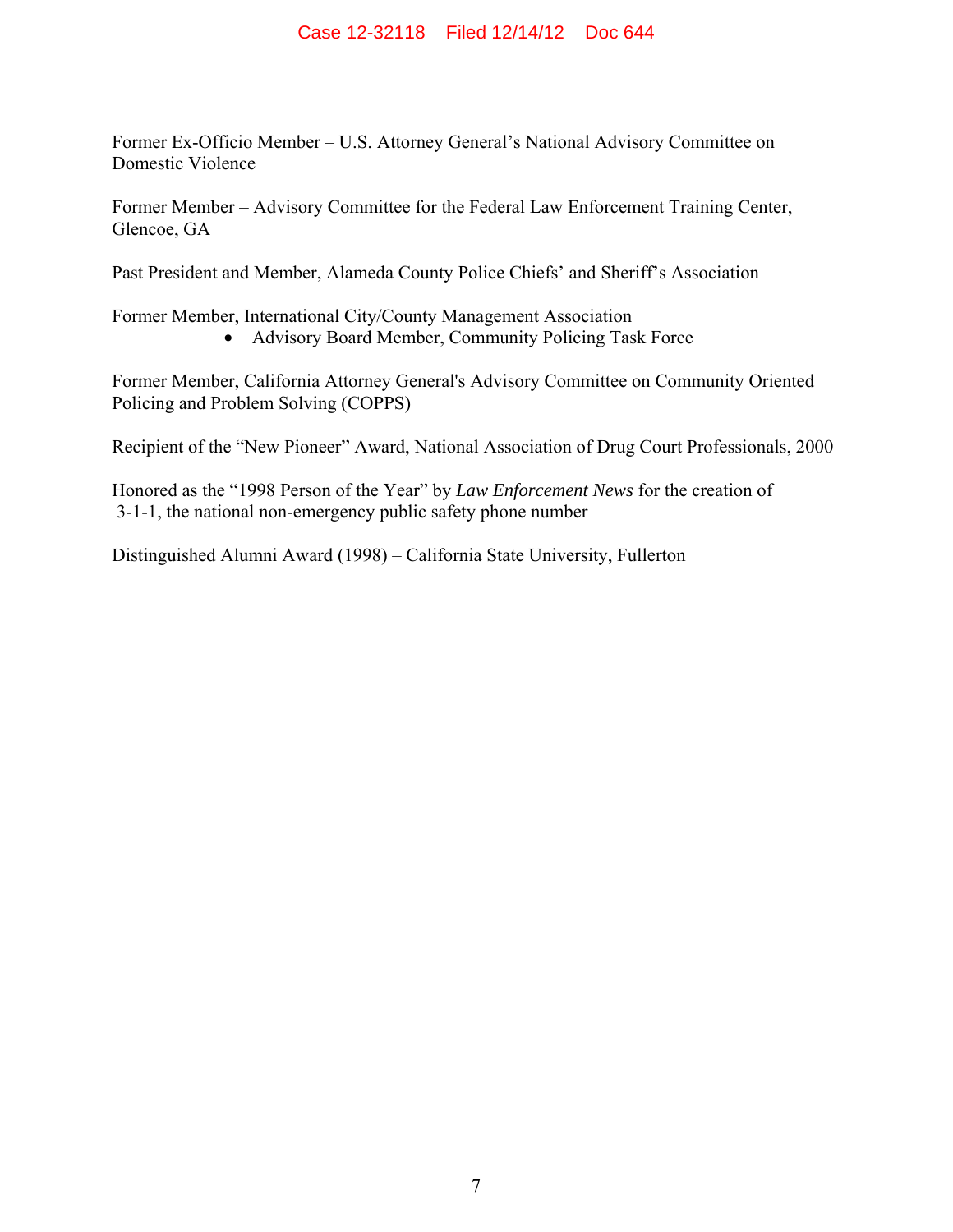# EXHIBIT B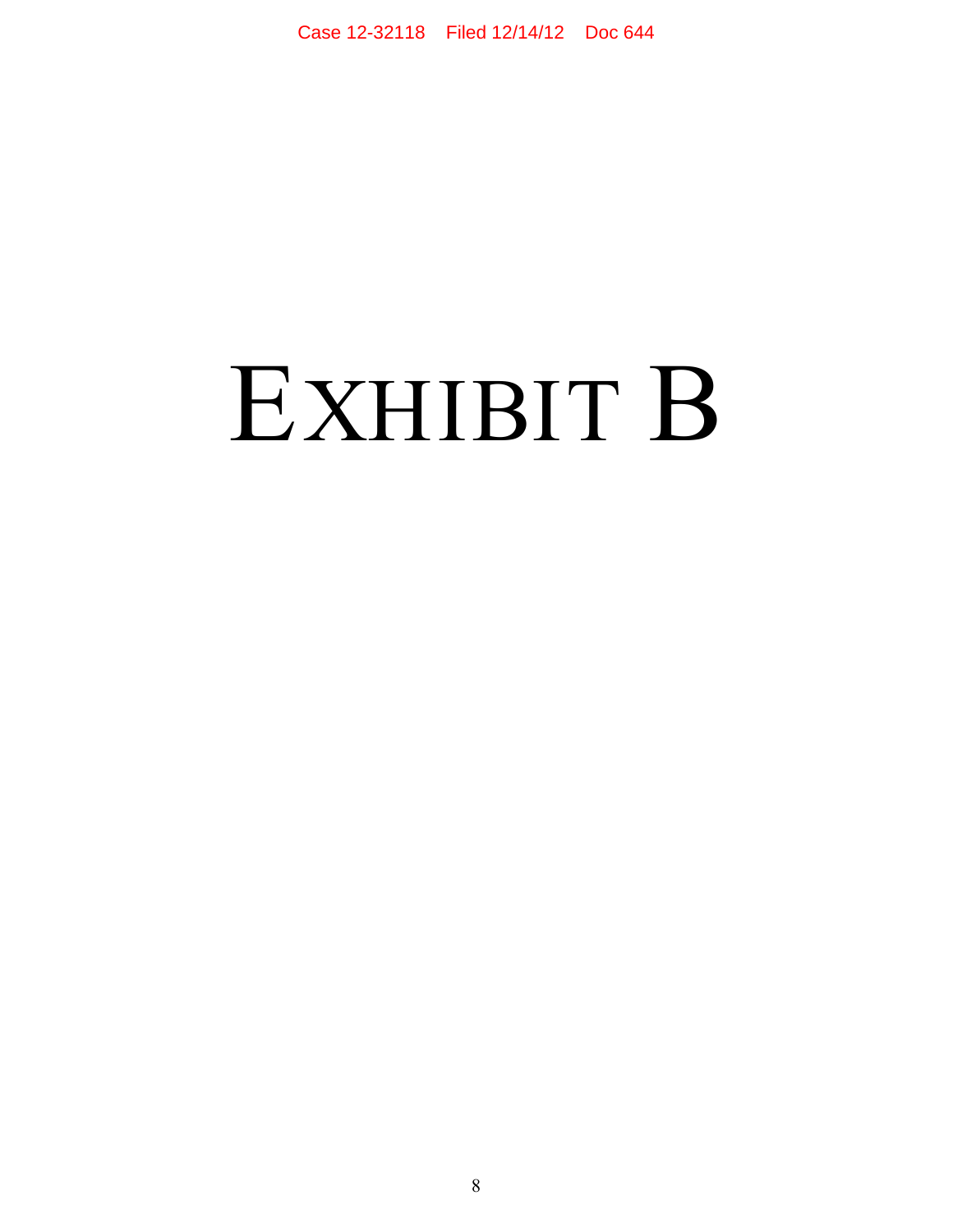#### **EXPERT REPORT OF JOSEPH E. BRANN**

My name is Joseph E. Brann, and I have been retained by Sidley Austin on behalf of Assured Guaranty Corp. and Assured Guaranty Municipal Corp. and its affiliates to provide expert opinions on the matters contained in this report in connection with the filing by the City of Stockton seeking relief under Chapter 9 of the United States Bankruptcy Code.

Specifically, I have been asked to address issues, concerns and opinions expressed by Police Chief Eric Jones and City Manager Robert Deis with respect to the attraction, employment and retention of police officers by the Stockton Police Department (SPD).

My opinions are based on my education and experience as described in this report, and my curriculum vitae is included as Exhibit A to my attached Declaration and incorporated by reference herein. I have attached hereto a list of documents considered. I reserve the right to modify or change my conclusions based on additional materials or information I may receive in the future.

#### **SUMMARY OF OPINIONS**

I. The crime situation in Stockton is serious, but crime in Stockton has fluctuated over the past 25 years and has been higher than at present during that time, and the Part I crime rate has been falling for the past several years.

II. Stockton does not have the lowest officer per thousand ratio among California cities, and this ratio, in any event, is a measure of limited use unless considered in the context of police officer utilization.

III. Stockton's claim that officers will leave in a "mass exodus" if police pension benefits are reduced is not well founded.

IV. There is no basis for the claim by Stockton that a modest reduction in pension benefits would lead to increased crime, place the community at risk, or endanger police officers through greater risk of physical harm.

#### **Biographical Information**

I have been involved in policing and public safety consulting for over forty years. My policing career started in 1969 when I began working as a police officer for the City of Santa Ana,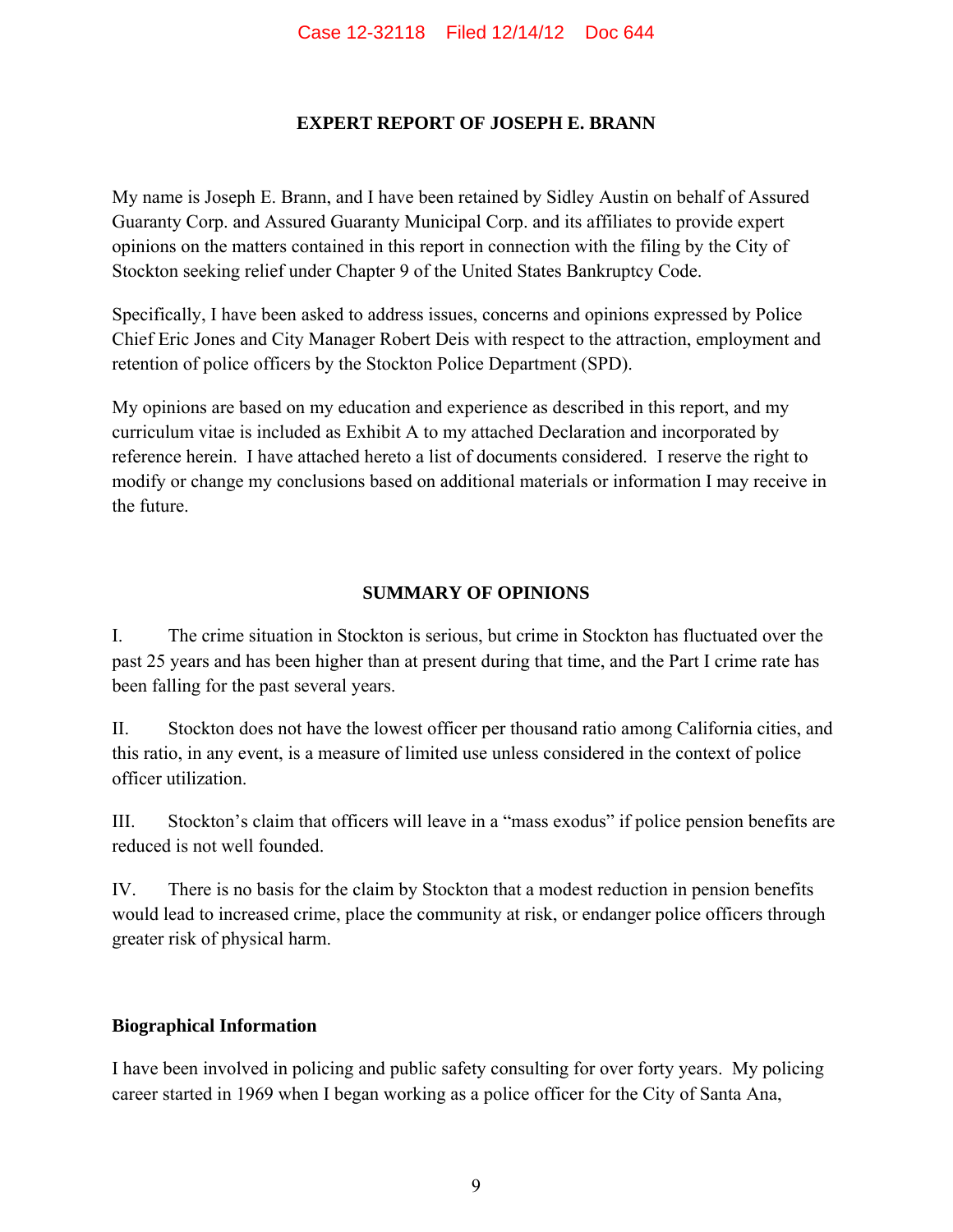California. I was employed there from 1969 until 1990, and served in all ranks of the department from police officer through police captain.

My assignments during those years included serving as the Division Commander responsible for oversight, management and supervision of the Field Operations Division (Patrol & Traffic Bureaus) and, previously, as the Commander of the Administration Division (Personnel and Training, Management and Budget, Crime Lab, Information Technology, and Property and Evidence Bureaus). I had previously served as the Bureau Commander in Special Investigations (Narcotics and Vice), Management and Budget, Personnel and Training, and as an Area Commander in Field Operations.

From 1990 to 1994, I served as Chief of Police for the City of Hayward, California. In that position I was responsible for overseeing all administrative and operational elements of the police department, ensuring the goals and expectations established by the City Council and City Manager were achieved, formulating and updating organizational policies and directives to guide employees in the performance of their duties, developing and maintaining effective relationships with the community and other criminal justice system partners, and establishing professional policing standards as well as a strategic vision and plan for the department's operations and services.

In 1994, I was appointed by President Clinton to become the founding Director of the Office of Community Oriented Policing Services (COPS Office) for the United States Department of Justice. I served in that position until 1999. My role was to establish and administer a new federal agency responsible for advancing the practice of community policing as a national policing strategy.

The goals included supporting local law enforcement in their efforts to reduce crime and disorder, engaging the public in the development of policing strategies that are appropriate and suitable to address the needs of specific communities and neighborhoods, and to promote the development of more effective policing programs and tactics throughout the United States.

The COPS Office provided local and state police agencies with grant funding to support the hiring, redeployment and training of more than 100,000 officers and civilian employees, establish training programs for community members, promote the development of new technologies to support more effective and efficient policing strategies, and advance research and evaluation to study the effectiveness of public policies and programs intended to reduce crime and improve police effectiveness.

During my tenure as the Director of the COPS Office, I travelled the country extensively, meeting with local, state and federal elected officials to discuss policing strategies and programs,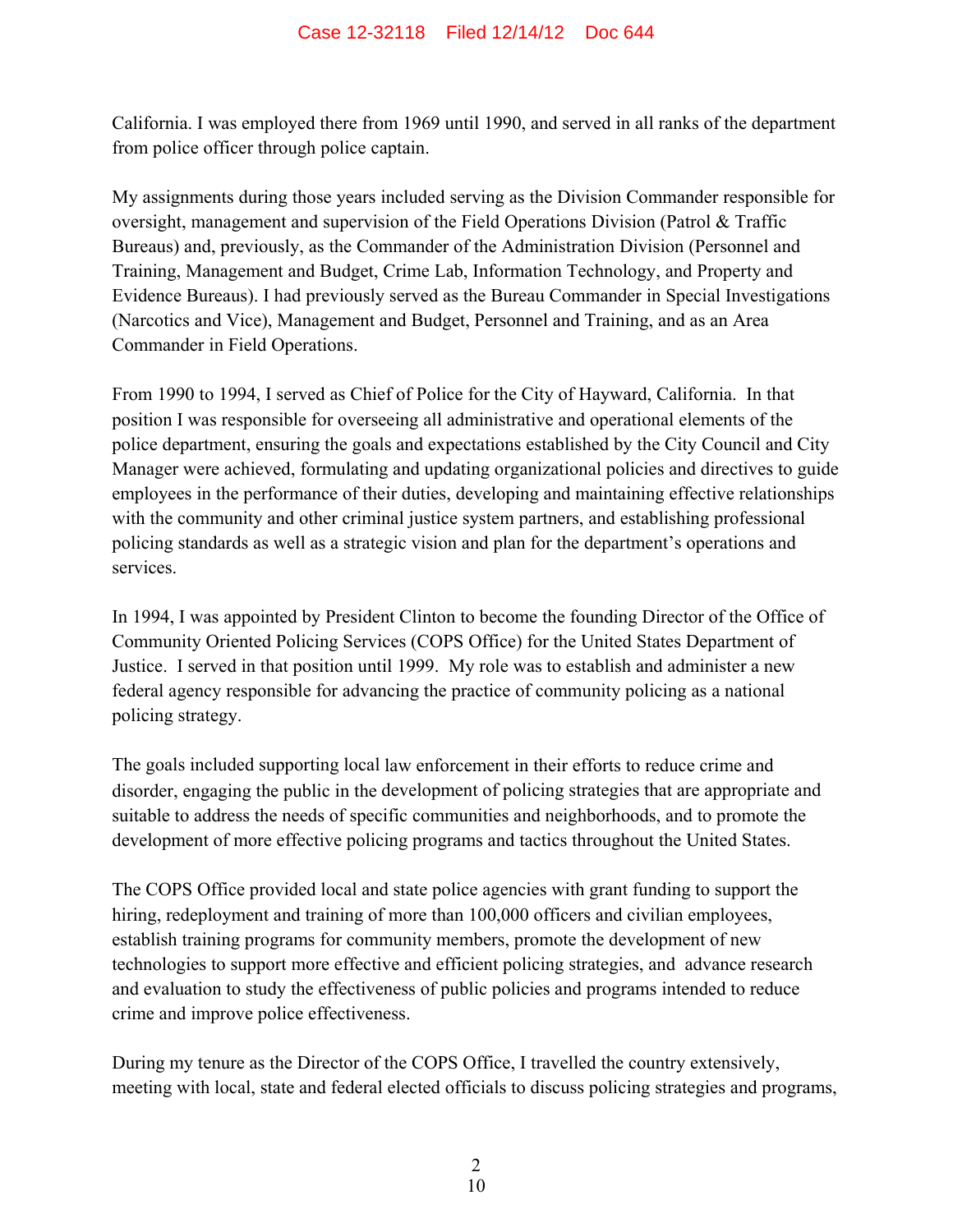staffing issues and other local needs, and the effectiveness of their policing strategies as well as the challenges they faced. I met with Police Chiefs, Sheriffs and their command staff to discuss these same issues and frequently spent time in the field observing their operations and programs.

For the past 13 years I have served as a police consultant to law enforcement agencies, city managers and local elected officials. This work typically involves conducting organizational assessments, analyses of police staffing levels and providing recommendations to my clients that are used to improve organizational performance and management accountability.

A significant amount of my consulting work over the years has been devoted to assisting with police reform efforts and monitoring of consent decrees and similar measures. I have served as a Federal Master appointed by the District Court in Cincinnati, Ohio to monitor the progress of the Cincinnati Police Department and as a special consultant to the California Attorney General (Attorney Generals Lockyer and Brown) wherein I was responsible for monitoring and evaluating police reform efforts in Riverside, CA and Maywood, CA. I have also worked with the City of Seattle, WA, where I provided assistance in negotiating the terms of a settlement agreement with the United States Department of Justice, and I am now serving as a member of the monitoring group responsible for overseeing that agreement. I am also currently assisting the Los Angeles County Board of Supervisors and Los Angeles Sheriff's Department with the implementation of reforms and improvements in the county's jails. I have also recently assisted the City of Oakland in their efforts to develop an acceptable alternative to the appointment of a federal receiver, as was requested by the plaintiff's attorneys in relation to their existing Negotiated Settlement Agreement.

#### **Compensation**

My fees for my professional services in this matter are \$300 per hour for report review, research, writing and case preparation and \$3,000 per day, plus expenses, for deposition and court testimony, none of which is contingent on the outcome of this matter.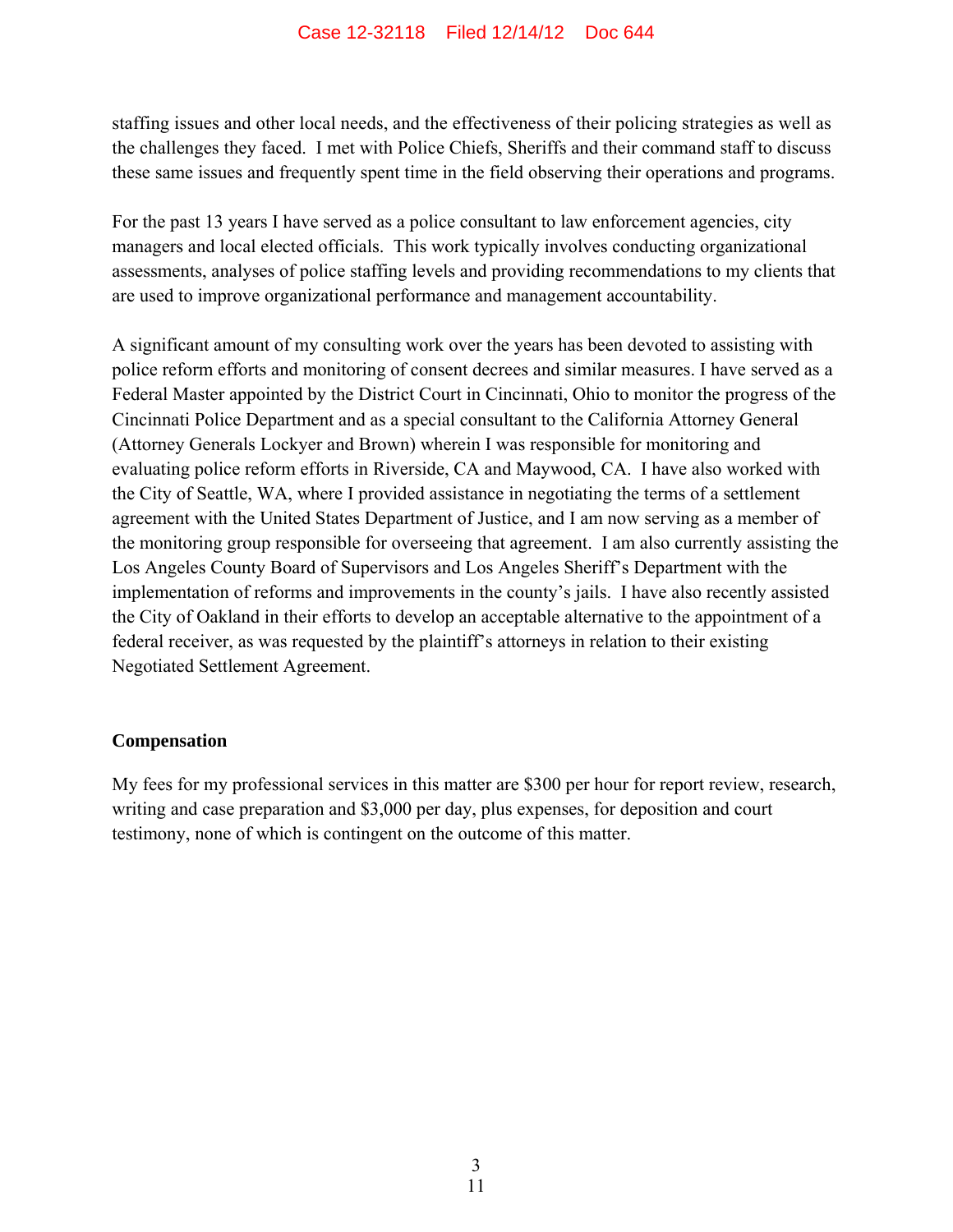#### **DISCUSSION**

#### **I. Stockton Crime and Police Data**

#### **A. Crime Rate in Stockton**

The City cites the crime situation as the most important public safety issue for the City. There is no doubt that Stockton has a high crime rate, but a review of Stockton's crime rates over time indicates that the crime rate today is lower than it was twenty years ago.

One of the most frequently cited crime statistics, for example, relates to violent crimes such as murder. Although there is no acceptable level of murders in any community, or even a murder rate in relation to the population, it is of help when examining crime to provide a more complete context, such as when one looks at the frequency of crime in relation to the population. Using an overall indicator, such as the Part I crime rate per 1,000 population (or even a specific subcategory of Part I crimes, such as the murder rate per 1,000 population) is a more reliable indicator of crime trends than using absolute numbers alone.

Chief Jones, in his declaration filed June 30, 2012, stated: "In 2011, there were 58 homicides in Stockton, an all-time record."<sup>1</sup> This is a statement concerning an absolute numerical value - the number of homicides (crimes).

"Crime Rate" helps to put this number into context by examining homicides in a growing city where the population size has also increased. Population density is a factor that affects the incidence of crime.

By comparing murder rates (events per thousand residents) in Stockton since 1990, for example, we find the city's murder rate has been the same or higher in prior years. In 1990, for example, with a population of 210,943, Stockton experienced 51 homicide events (rate of .24 per thousand). By 1991, the number of homicides increased from prior years to 55 events in a population size of 215,336 (a rate of .25 per thousand). Ten years later, in 2011, Stockton's population had risen to 295,136, so the 58 homicide events can be expressed as homicide rate of .2 per thousand.

Thus, while it is true the absolute number of homicides reached an "all-time record" in 2011, it is in fact the case that homicides are on a slight downward trend from their peak 20 years ago.<sup>2</sup>

An examination of violent crime rates in other categories leads to similar findings.

<sup>1</sup> <sup>1</sup> Ex. 38 at  $\P$  10.

 $2<sup>2</sup>$  The intent of this paragraph is strictly to clarify the statistical understanding of homicides in Stockton. By no means does it suggest there is any acceptable homicide rate.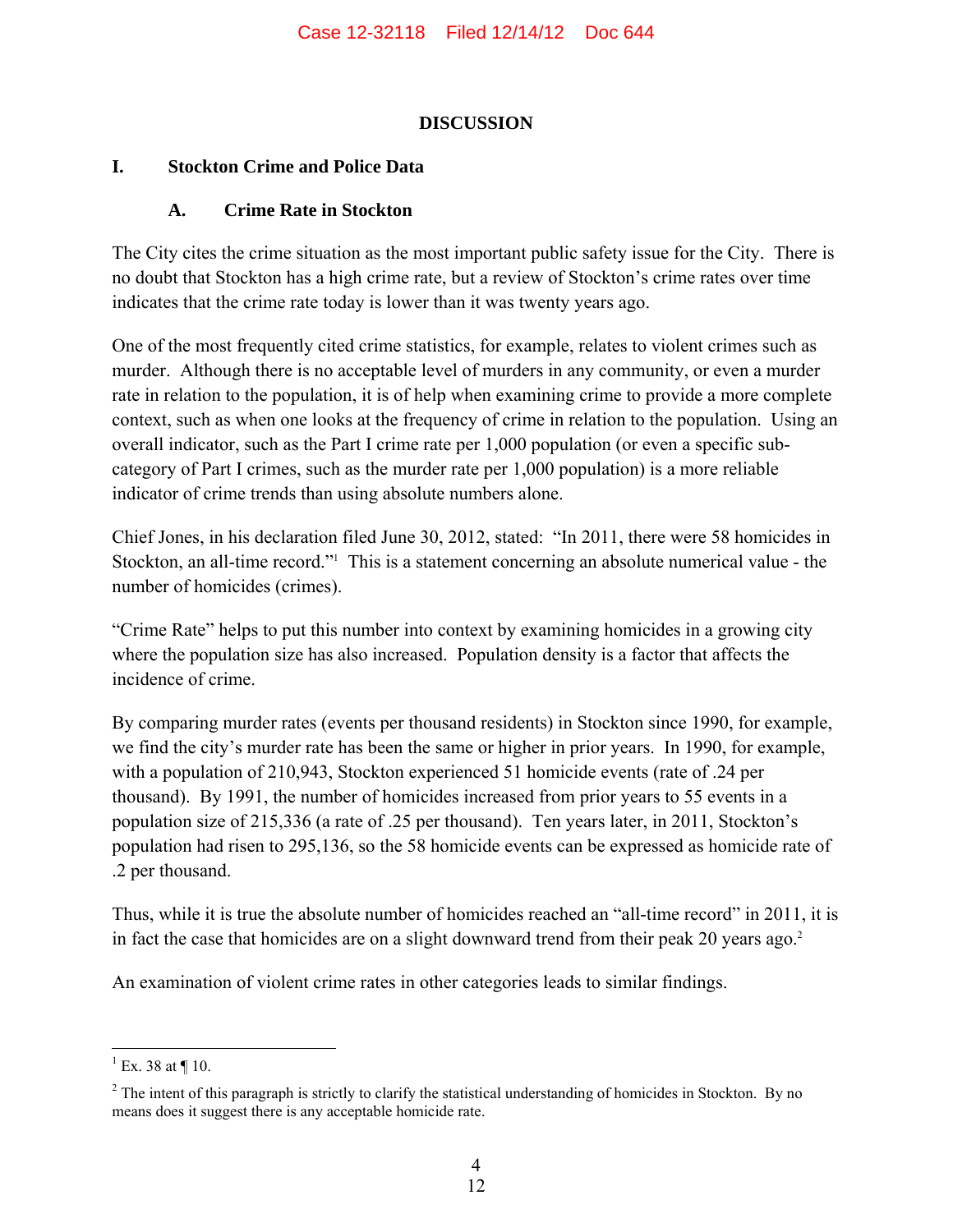In 1990, for example, the city documented 168 forcible rapes (.8 per thousand). This number fell substantially to 90 events in 2011 (.3 per thousand), a decline of 46% in actual number and 63% in terms of the crime rate.

The crime of robbery initially increased from 1990 (6.2 per thousand) to 1993 when the city experienced its highest robbery crime rate (a rate of 7 per thousand), then fell to its current level of 4.5 per thousand in 2011, with fluctuations in between. Accordingly:

- Robbery *crime rate* declined 22% from 1990 to 2011, even though the absolute number of reported robberies is essentially the same (1305 in 1990 and 1323 in 2011).
- Robbery *crime rate* declined 36% from the peak year of 1993 to 2011 (1554 in 1993 and 1323 in 2011).
- The actual number of robberies reported dropped 15% from years 1993 to 2011. Indeed, the more recent drop in actual robberies (from1615 in 2007 to 1323 in 2011) amounts to an 18% reduction in this violent crime category during the same years Stockton claims to have been adversely affected by lateral transfers to other agencies.

Aggravated assaults, on the other hand, show a *crime rate increase* of 75% (5.2 per thousand in 1990 to 9.1 per thousand in 2011), since 1990, but a *crime rate decrease* of 5% since the peak year of 2005 (9.6 per thousand).

An overall examination of Stockton's Part I crime rate reveals it was actually considerably higher in the early 1990's than it is today. In 1990, the Part 1 crime rate was 115 per thousand citizens, but it has since fallen to 66.5 per thousand in 2011, a drop of 42%.

In short, despite real and valid concerns about the amount of absolute crime in Stockton, the Part 1 crime rate has been *falling for the past several years*. 3

### **B. Officer per Thousand Ratio**

Chief Jones has stated that Stockton's officer per thousand ratio of 1.17 is the lowest in California for cities with populations above 250,000 and has further stated this ratio is much less than the "industry standard" of 2.7 per thousand for similarly-sized cities.<sup>4</sup>

1

<sup>&</sup>lt;sup>3</sup> The disconnect between perceived crime levels and actual crime levels is not unique to Stockton. The issue has been studied extensively and is the subject of a study funded by the COPS office . See GARY W. CORDNER, REDUCING FEAR OF CRIME: STRATEGIES FOR POLICE (U.S. Dep't of Justice: Office of Community Oriented Policing Services, 2010).

 $4$  Ex. 38 at  $\P$  7 (citing Ex. 40).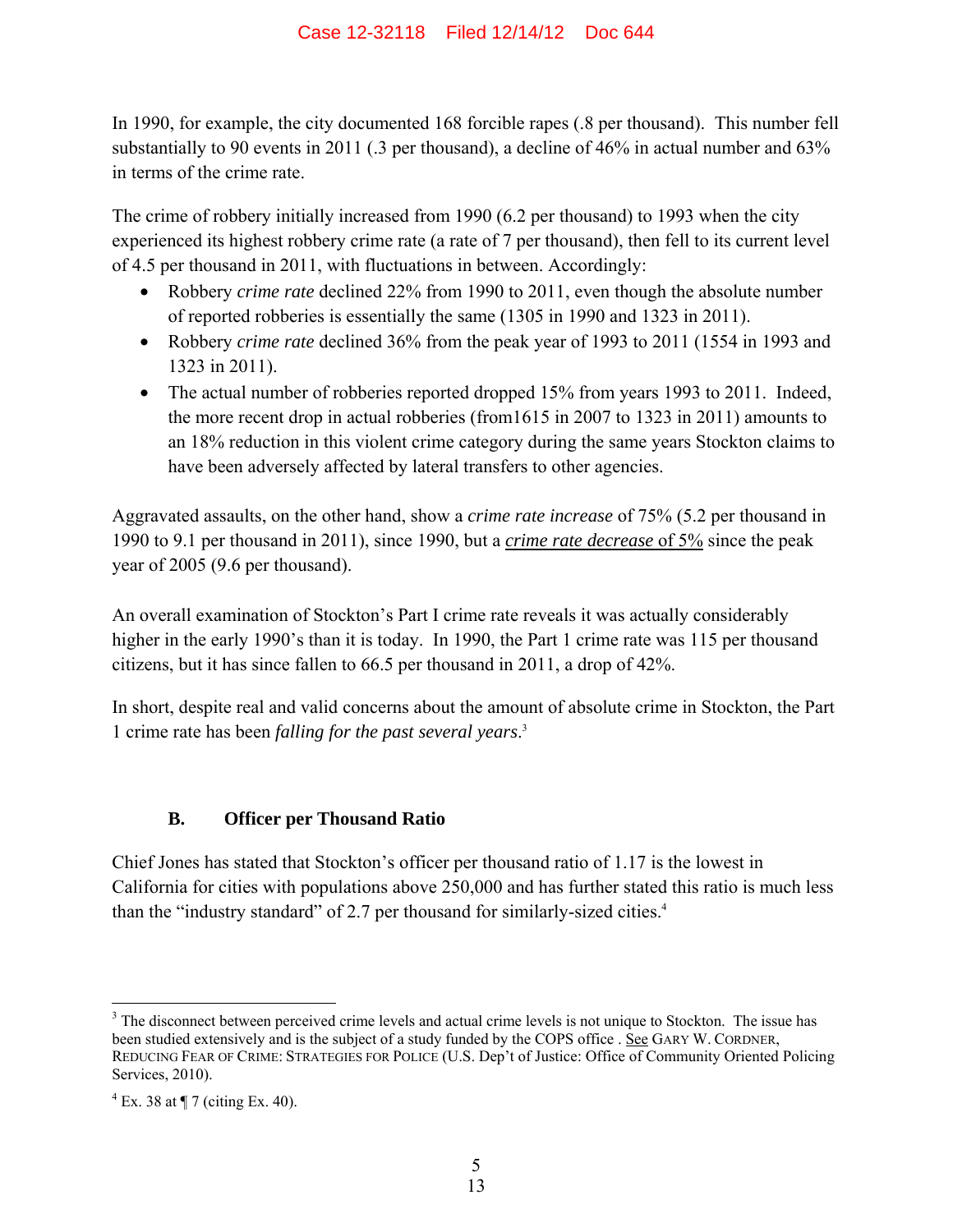In fact, Stockton's ratio is not the lowest and there is no "industry standard," for officer per thousand ratios. Indeed, as I discuss below, the officer per thousand ratio as a measure of staffing adequacy is subject to a number of significant limitations.

Staffing levels vary dramatically across the country and even within a region. Officer per thousand ratios have traditionally been higher on the East Coast, in part as a result of differences in policing strategies, local funding decisions and even compensation packages. Every jurisdiction determines its staffing levels based on a variety of factors, and many of those factors are unique to that particular jurisdiction. Hence, it is neither practical nor reasonable to base staffing decisions on what other jurisdictions might be doing.

Further, there is a clear difference in staffing levels as one examines police staffing, moving from the east coast to the west coast. Sworn officer staffing levels are highest on the east coast and lowest on the west coast, and this has been true for many decades. When looking specifically at California, Stockton's officer per thousand ratio varies depending on the comparison cities used. For example, looking at all California cities with populations between 250,000 and 500,000, Stockton ranks seventh out of the nine cities in this population range.

| <b>City</b>     | <b>Population</b> | <b>Sworn Officers</b> | <b>Ratio</b> |
|-----------------|-------------------|-----------------------|--------------|
| Santa Ana       | 340,240           | 353                   | 1.0375       |
| Anaheim         | 338,392           | 389                   | 1.1492       |
| <b>Stockton</b> | 292,047           | 342                   | 1.1710       |
| Riverside       | 301,859           | 361                   | 1.1959       |
| Bakersfield     | 333,458           | 469                   | 1.4064       |
| Sacramento      | 472,469           | 696                   | 1.473        |
| Fresno          | 484,734           | 793                   | 1.6359       |
| Oakland         | 409,723           | 674                   | 1.645        |
| Long Beach      | 462,267           | 889                   | 1.9231       |

**All California Cities with Populations 250,000 to 500,000**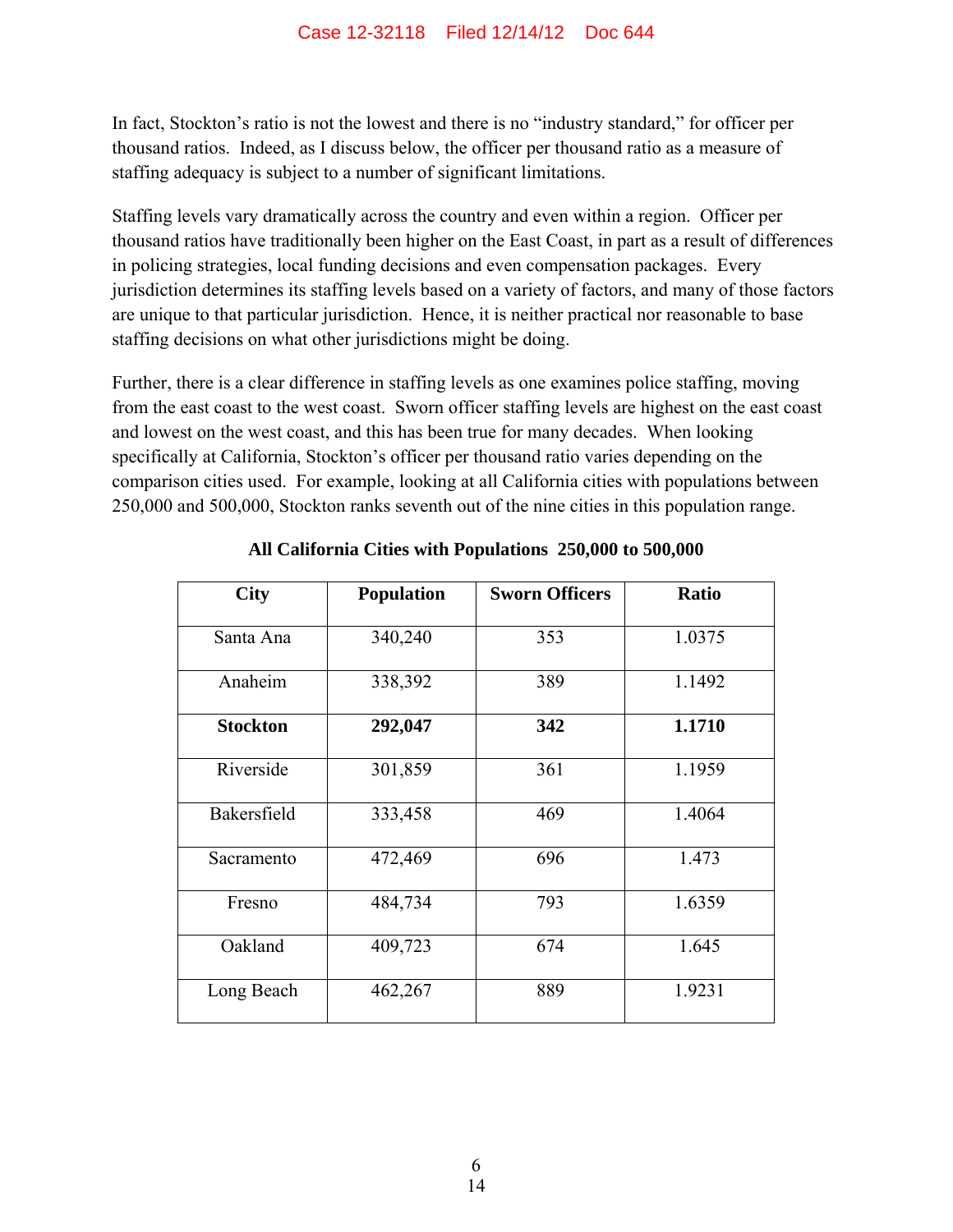Examining those cities with populations of 200,000 to 400,000, Stockton's ratio is third highest of nine California cities.

| <b>City</b>     | <b>Population</b> | <b>Sworn Officers</b> | <b>Ratio</b> |
|-----------------|-------------------|-----------------------|--------------|
| Fremont         | 205,477           | 178                   | .86627       |
| Irvine          | 217,193           | 200                   | .92083       |
| Chula Vista     | 229,060           | 230                   | 1.0041       |
| Santa Ana       | 340,240           | 353                   | 1.0375       |
| Anaheim         | 338,492           | 389                   | 1.1492       |
| Modesto         | 203,890           | 236                   | 1.1574       |
| <b>Stockton</b> | 292,047           | 342                   | 1.1710       |
| Riverside       | 301,859           | 361                   | 1.1959       |
| Glendale        | 196,877           | 254                   | 1.2901       |

**Expanded Group of California Cities (200,000 to 400,000)** 

This data, contrary to the claims made by Chief Jones, reveals that even in relation to comparably sized cities in California, Stockton does not have the lowest officer per thousand ratio. In fact, there are many cities in the state that have much lower staffing levels than Stockton.

The comparison above should not be used to argue that any city has "too many" or "too few" officers. The City of Irvine, for example, enjoys one of the lowest crime rates of any similarly sized city. Yet their officer-per-thousand ratio is remarkably low in comparison to other cities. At the same time, Santa Ana (a neighboring city of Irvine) long suffered from one of the highest crime rates in the state and the country in the 1960's and 1970's. However, despite a declining staffing level over the past three to four decades, that community has simultaneously experienced a significant reduction in their crime rate. This is an example of why it is a fallacy to attempt to establish a causal relationship between crime and police staffing levels.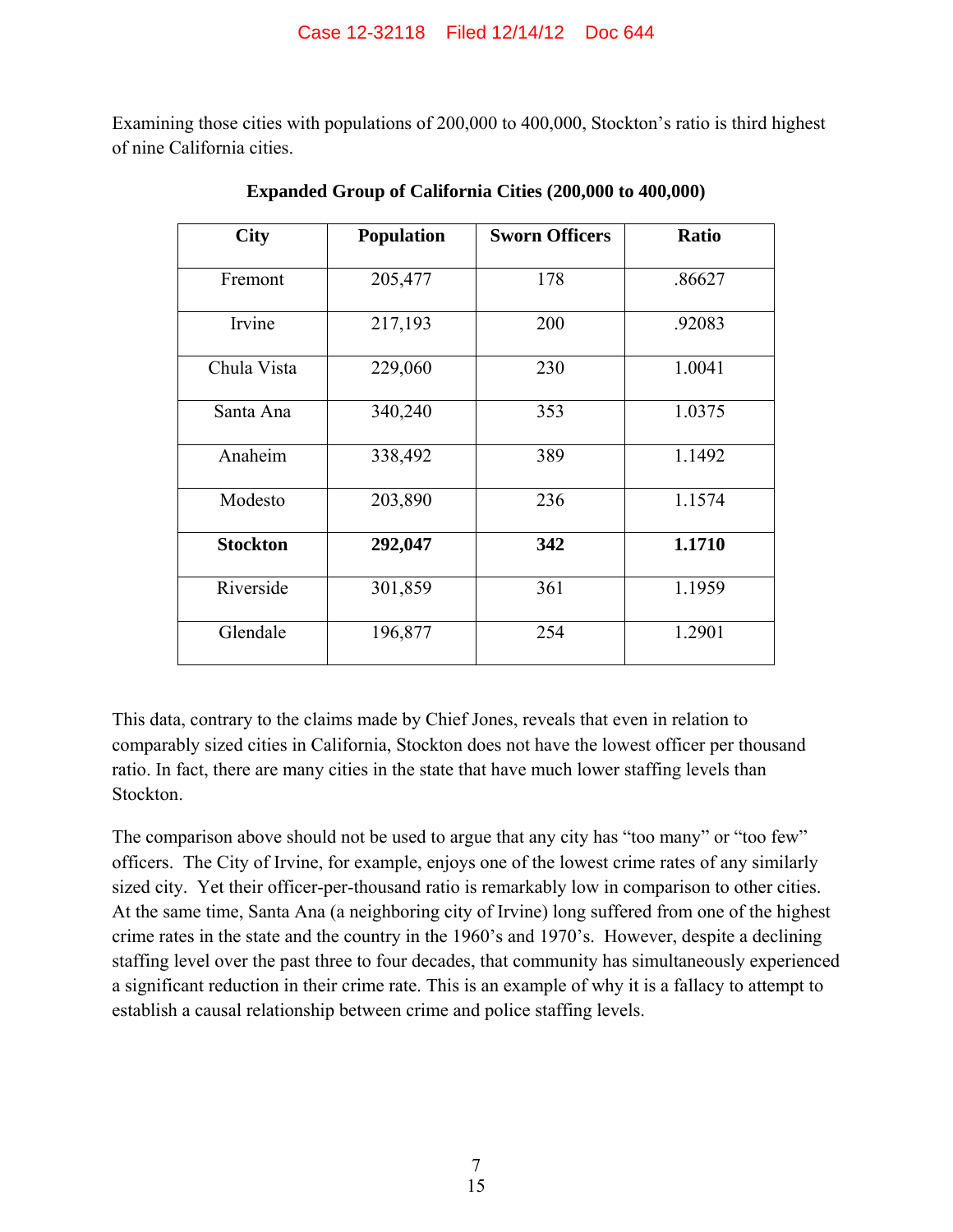Having looked at various police per thousand ratios in great detail during my career, I co-wrote an article in 2003 titled "Officer-per-Thousand Formulas and Other Policy Myths,"5 in which the title generally sets forth my view of the usefulness of the police per thousand metric. In that article my colleagues and I strongly argue that staffing ratios are not an appropriate way of determining actual staffing needs. There are many other variables that need to be examined and considered when determining an appropriate level of police officers in a community. Those include budgetary considerations, policing strategies, and alternative service delivery mechanisms.

For example:

- The "civilianization" of the police force can have a significant effect on the number of sworn officers actually patrolling the streets while at the same time skewing the officer per thousand ratio.
- In some jurisdictions, union contracts require that public works projects involving public roadways have a police officer present for traffic safety – a concept entirely unheard of in other parts of the country. These types of practices can lead to inefficient staffing and can influence the numbers of sworn officers within an agency.
- In some police departments, sworn officers are used in dispatch, records, evidence collection and other "non-enforcement" roles.

#### The Effect of Staffing Levels on Crime

There is an intuitive appeal to the assertion that more police officers equals less crime.

Certainly, "a cop on every corner" or even the substantial increase in officers suggested in the Braga report<sup>6</sup> might influence the crime rate. But raw numbers tell nothing about the manner in which these officers are deployed. For example, the sworn officers used to staff jails, although useful and important, are not engaged in activities that affect the crime rate.

Even in Stockton, a historical review actually suggests an inverse relationship between sworn staffing levels and crime rate:

| Year | <b>Officers</b> | Rate            | <b>Violent crime</b> | <b>Property crime</b> |
|------|-----------------|-----------------|----------------------|-----------------------|
| 2005 | 377             | $\overline{14}$ | .015                 | .067                  |
| 2006 | 377             | 1.3             | .015                 | .068                  |

 $\overline{a}$ <sup>5</sup> John Campbell, Joseph Brann & David Williams, Officer-per-Thousand Formulas and Other Policy Myths, 86 PUBLIC MANAGEMENT, March 2004.

<sup>&</sup>lt;sup>6</sup> See Preventing Violent Street Crime in Stockton, California (2006) Braga, A. John F. Kennedy School of Government, attached as Ex. 39 to the Jones Declaration, Ex. 38..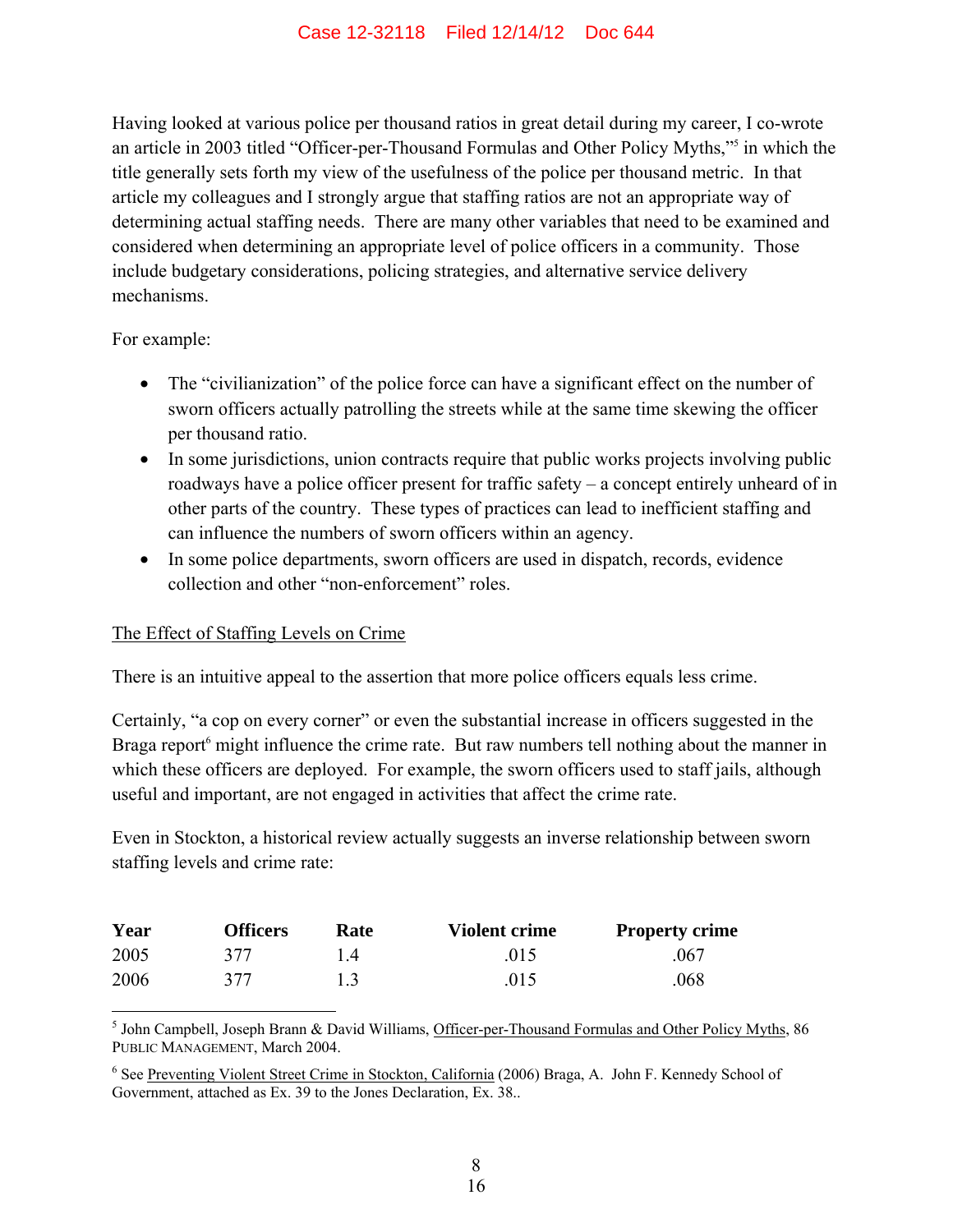#### Case 12-32118 Filed 12/14/12 Doc 644

| 2007 | 378 | 1.3 | .014 | .062 |
|------|-----|-----|------|------|
| 2008 | 434 | 1.5 | .014 | .061 |
| 2009 | 438 | 1.5 | .012 | .053 |
| 2010 | 334 | 1.1 | .013 | .055 |
| 2011 | 313 |     | .014 | .052 |

This issue of the officer-per-thousand ratio and crime rate has been studied and examined over the years and variously suggests there may or may not be correlations between the two factors depending on which agency is examined, the staffing practices of the agency, and the statistical methods used.

The reason for the disparity in results is that many factors influence the overall effectiveness of the police. One very important variable, for example, is how resources are used, which is why the COPS Office considered how officers are utilized in all funding decisions.

In trying to understand why utilization is important, the ICMA report commissioned in 2010 by the City to review Stockton's police operations may offer insight.<sup>7</sup> The report suggests police resources in Stockton were scheduled and deployed with an over-emphasis on employee convenience and an under-emphasis on "fit" between resource needs and availability. Although I was not asked to conduct an evaluation of Stockton's resource utilization for this report, it has been my personal observation and experience that this is an issue that may have a significant impact on organizational effectiveness. Moreover, agencies claiming to be "short-staffed" can often find the additional man-hours they need through better resource utilization and deployment models which focus on matching available resources with actual demands for service.

#### **II. Reduction in Pension Benefits and Municipal Chaos**

### **A. Stockton's Claim**

The City has made claims in correspondence and in this proceeding that reductions in police pension benefits could so adversely affect retention and recruitment of police officers as to lead to "municipal chaos." In a memorandum to City Manager Deis, attached to a letter sent by City Manager Deis to Governor Brown, Chief Jones stated that twenty to forty officers could leave within the next year and that a "mass exodus" could occur if police pension benefits were cut:

> "If forced to by the capital markets creditors and the court to reject our CalPERS contract and reduce pensions for existing and/or future retirees, it is possible, perhaps even likely, that we may face an employee mass exodus, and a dramatic increase in the number

 $\overline{a}$  $7$  See Ex. 81.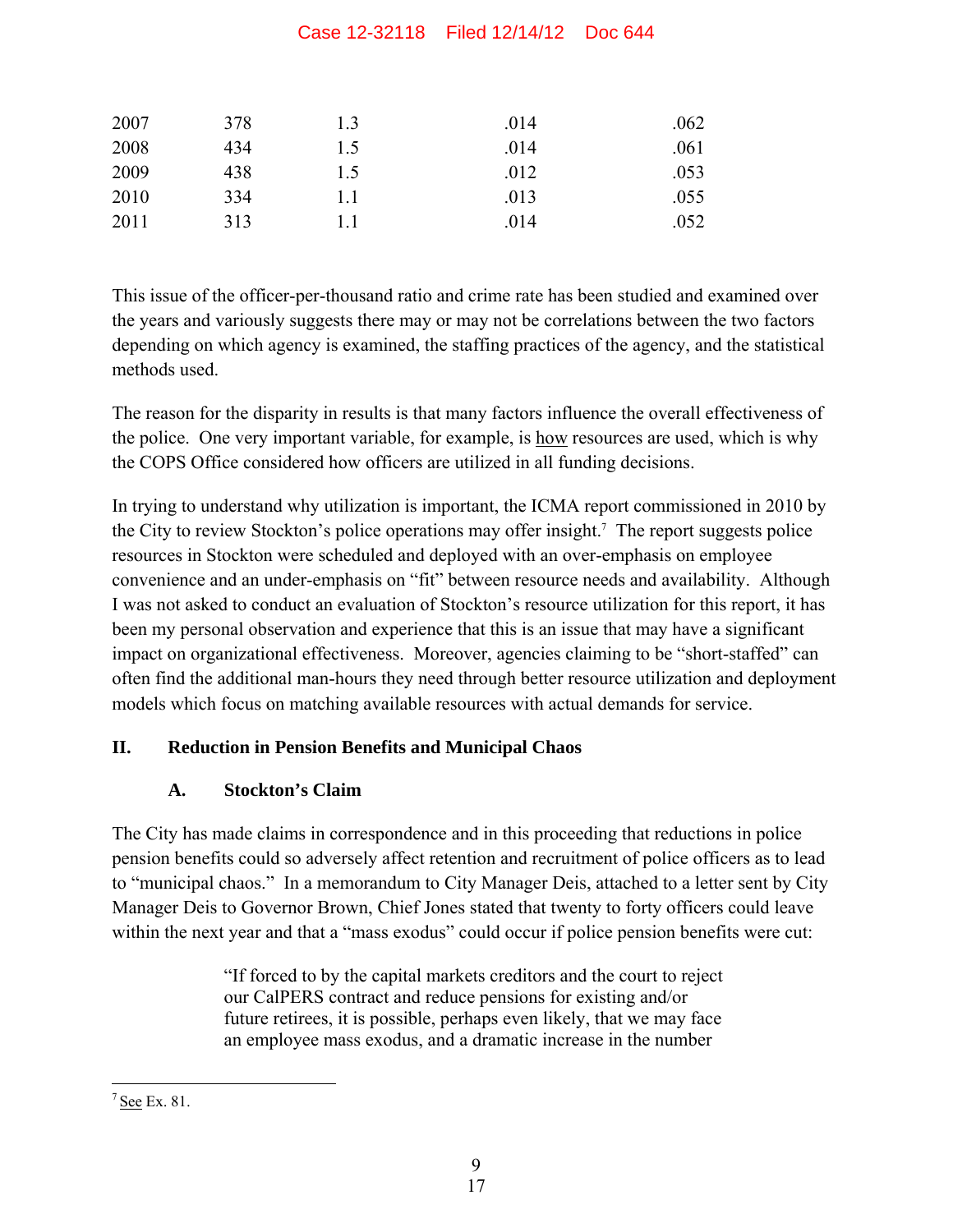of trainee officers. This would be extremely dangerous given our rising violence rates, including assaults on officers. In fact, we simply may not be able to fill our positions at all, given the potential handicap in the marketplace."8

City Manager Deis has echoed the concern about a "mass exodus" of police officers if there were a ruling in the bankruptcy proceeding requiring the impairment of police pension benefits:

> "Stockton may have no other choice but to unilaterally reduce its financial support for existing and future retiree's pensions, potentially sparking a mass exodus of experienced police officers in one of the state's most violence prone cities."9

The statement by Chief Jones that a "mass exodus" would occur upon any change in pension benefits is unsupportable, as undoubtedly there is some level of pension reductions that could be undertaken that would not cause police officers to leave the Stockton Police Department.

Beyond that, for the reasons discussed below, a modest reduction in Stockton safety pension benefits would not lead to a "mass exodus" of officers.

During the same deposition, City Manager Deis raised the specter of "municipal chaos" if pension benefits were reduced:

> "So if Stockton suffered a change in the CalPERS benefit to the point that people leave, especially experienced officers, and we're unable to recruit in a very competitive labor market, we run the risk of creating municipal chaos."10

Chief Jones and City Manager Deis suggest, but do not squarely assert, that a reduction in police pensions could so adversely affect retention and recruitment of police officers as to cause violent crime to increase in the City of Stockton, placing police officers and community members at greater risk of physical harm.

But my observation and experience lead me to different conclusions.

- 1. I have never personally seen or been made aware of any causal relationship between police pension benefits and the crime rate.
- 2. In addition, the claim of such a causal relationship is wholly unsupported by any contemporary, legitimate research or actual events in American policing.

 $8 \text{ Ex. } 109 \text{ at } 4.$ 

 $^{9}$  Ex. 109 at 1.

 $10$  Deis Dep. 191:22-192:1, Nov. 28, 2012. Along the same lines, Deis testified: "If we took or experienced a major change in PERS Retirement, we run the risk of creating huge dangers in the City of Stockton." Id. at 191:8-10.

<sup>18</sup>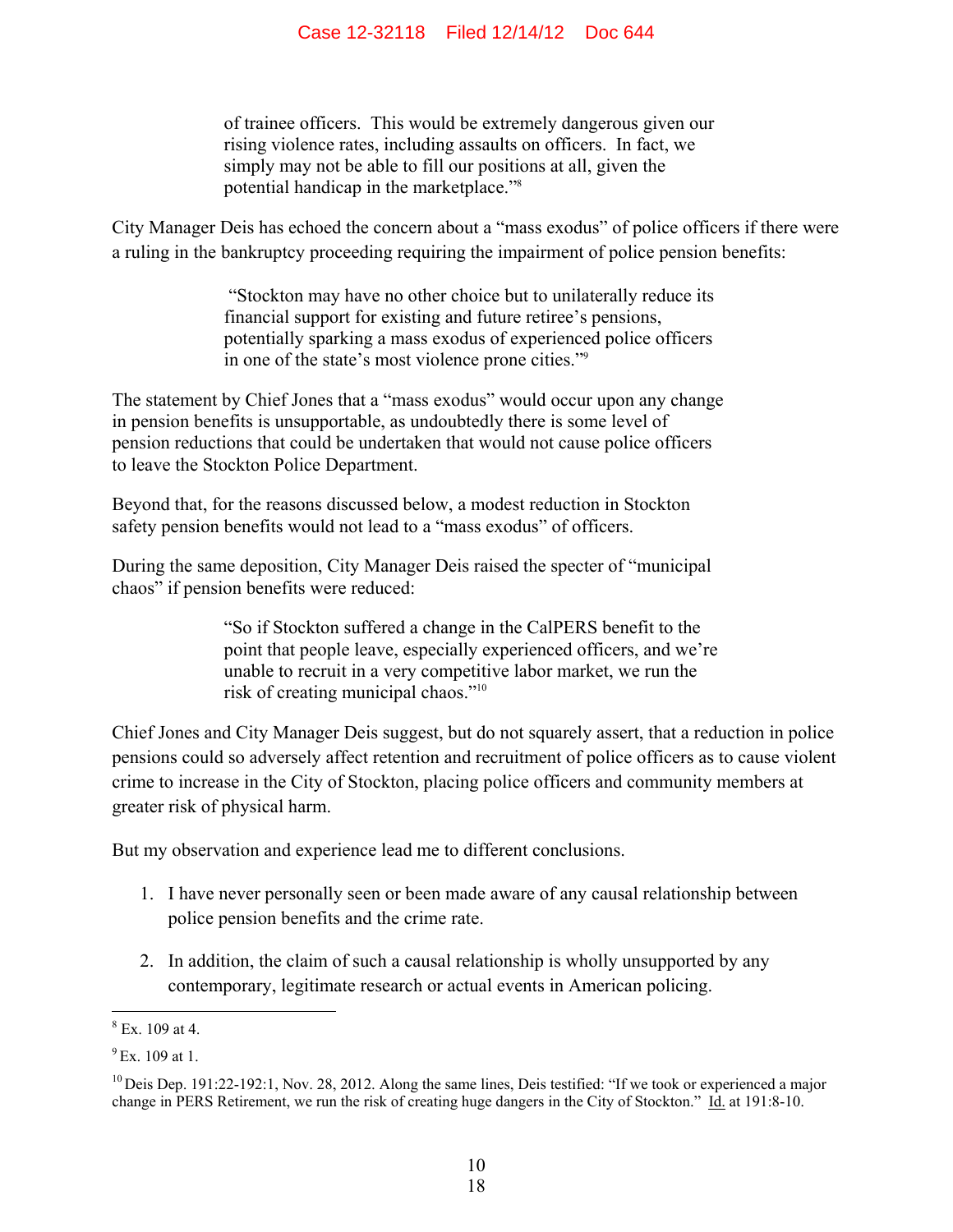#### **B. Effect of Modest Reduction in Pension Benefits on Stockton Lateral Transfers to Other California Agencies**

#### Lateral Movement of Officers

Although clearly undesired by employees, reductions and/or changes in pension benefits have been taking place across the State of California and across the country. None have yet to trigger the catastrophic effects suggested above. In fact, in cities such as Berkeley, Palo Alto and Downey, police associations have negotiated benefit plan reductions in order to avoid layoffs that would otherwise result, while other communities have imposed or are in the process of imposing reduced pension benefits.

Chief Jones has argued that a reduction in pension benefits would adversely affect both retention and recruitment of officers. In support of his claim, Chief Jones has expressed concern about the number of senior officers who have left the Stockton police force to join other police agencies in California in the past two years and the impact of those departures on the effectiveness of the police force.

During his deposition, Chief Jones stated that departing officers had told him that they wanted to stay with the department but were leaving because of the reductions in wages and "additional pay" benefits over the past couple years.<sup>11</sup> In his memorandum attached to City Manager Deis's letter to Governor Brown, Chief Jones discussed the loss of police officers and their replacement with less experienced new recruits and trainees:

> "[W]e have more than 45 newly hired police officer trainees due to attrition. These 45 newly hired police officer trainees, hired within the past six months, account for 14% (approximately 1 of 7) of our entire police officer force. We expect to lose another 20 to 40 police officers to other law enforcement agencies over the next year; these positions will have to be filled by additional trainees unless we can attract qualified experienced police officers."12

Stockton has provided data on the departures from the Stockton Police Department since January 1, 2008.13 In the five years since January 1, 2008 through November 26, 2012, there have been

 $\overline{a}$  $11$  See Jones Dep. 118:6-17, Nov. 7, 2012.

 $12$  Ex. 109 at 4.

<sup>&</sup>lt;sup>13</sup> Officers Leaving from 2008 to Current (September 11, 2012) (Ongoing Confidential); Stockton Police Department Employee Count (Ongoing Confidential). On December 4, 2012, Stockton produced certain data on departures from the Stockton Police Department, including those officers who have retired, resigned, transferred to other police agencies, or been terminated. I am continuing to review this material given its production 10 days prior to the deadline for submission of my report and reserve the right to supplement or change my report based on additional study and review of this information.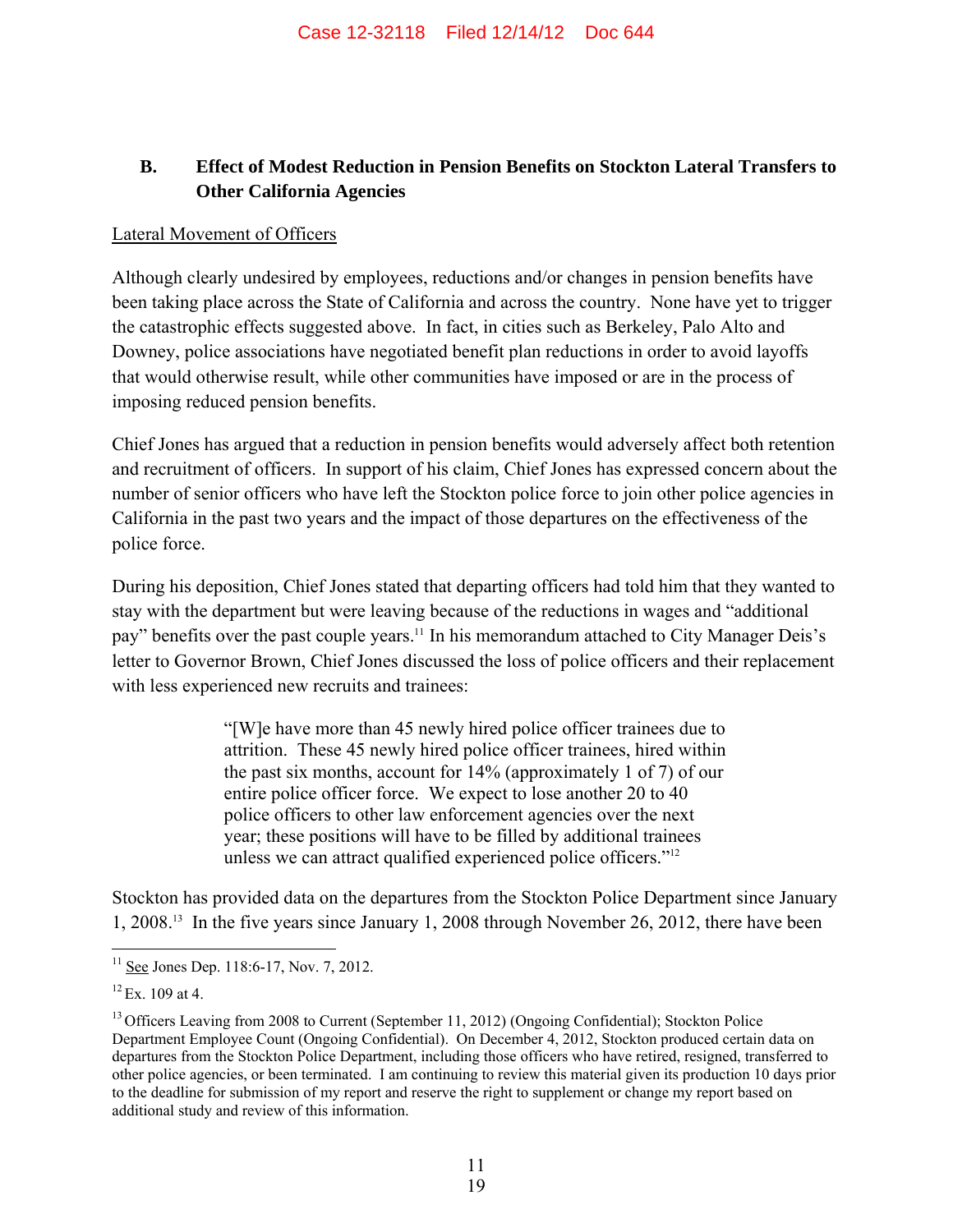93 retirements and 52 individuals who have left Stockton to join other law enforcement agencies in California and elsewhere. Of those 52 individuals, 21 had more than 10 years' experience, and 27 of the 52 left in 2012.

Chief Jones focused his attention on the loss of senior officers. Although the departure of 21 officers with 10+ years of experience to other agencies over a five year period is a source of concern, a considerably greater loss of senior officers during this period has occurred as a result of retirement (with 93 officers having retired, that number is almost four and a half times the number of officers with 10+ years of experience who transferred to other agencies during the same period). Even so, the police department has functioned competently, and the retiring employees have been replaced. Indeed, one of the reasons for the large number of new recruits is that thirty officers retired in 2011 and were replaced by younger officers.

During his deposition, Chief Jones also referred to conversations with the departing lateral transfers in which he stated they told him they were transferring because of the cuts in wages and benefits. Without being privy to those conversations or the recorded notes from any exit interviews, we do not know the reasons given by the transferring officers for their departure, but a review of the jurisdictions these officers departed for shows that many of the transferring officers were making a substantial lifestyle change by moving to agencies along California's Pacific Coast, the vibrant Bay area, or near the mountains.

Only 20% of the lateral transfers from Stockton remained in California's depressed central valley, while the remainder transferred to agencies in areas where such a job switch would likely involve uprooting their families and moving to an entirely new area. This is very different from the pattern in which an officer leaves one agency and goes to work for a neighboring agency offering better pay and benefits without moving the family (e.g. Sunnyvale to Santa Clara or Anaheim to Orange).

These transfers to coastal communities, the Bay area or mountain locations undoubtedly represent an opportunity to change lifestyle as well as employer.

Indeed, as in any field of endeavor, police employees are influenced by a host of non-economic factors, including but not limited to:

• Employment processes and job satisfaction;<sup>14</sup>

 $\overline{a}$ 

• Organizational leadership, reputation, assignment variety and culture;<sup>15</sup>

<sup>&</sup>lt;sup>14</sup> See Dwayne Orrick, International Association of Chiefs of Police, Recruitment, Retention, and Turnover in Law Enforcement: Best Practices Guide,

http://www.theiacp.org/LinkClick.aspx?fileticket=HDFc1guX%2FJA%3D&tabid=392 at 8-9 ("IACP Best Practices Guide").

<sup>&</sup>lt;sup>15</sup> See id.; see also Jeremy Wilson & Laura Werber Castaneda, RAND REVIEW (Spring 2011), http://www.rand.org/publications/randreview/issues/2011/spring/police.html.

<sup>20</sup>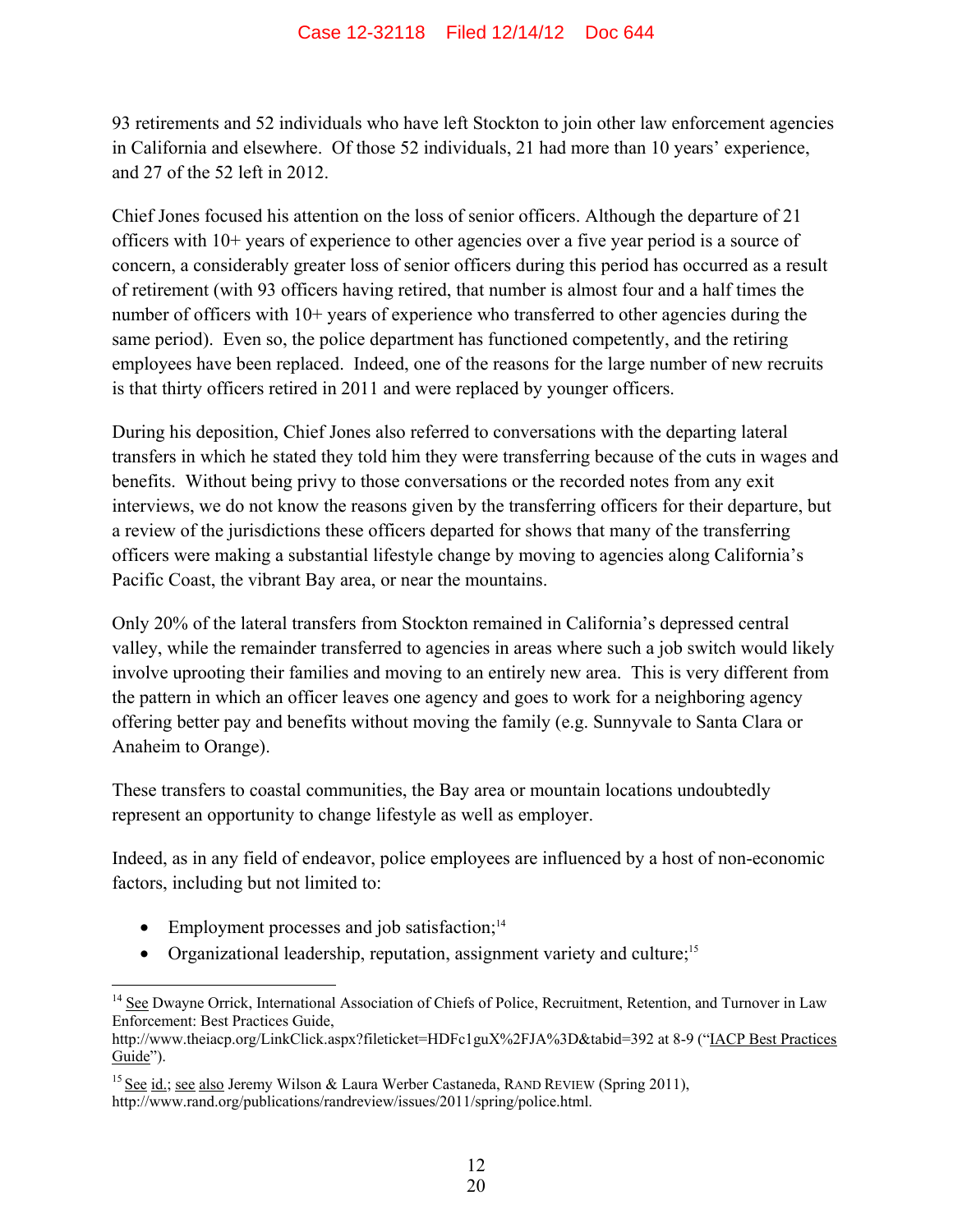• External factors such as housing market and location.<sup>16</sup>

Given the changes involved to make a lateral move to such a new position, and the economic, geographic, and lifestyle changes associated with the moves, it cannot be said that the only issue motivating such changes was a reduction in wages and benefits, or possible pension changes, particularly as cities such as Brentwood (27 miles west of Stockton) have ongoing recruitment with better pay and benefits ( $$6098 - $7413$ ) than Oceanside ( $$5,020 - $7,141$ ) or El Segundo  $($5,407.54 - $6,572.90)$ , and thus would not have required relocation.<sup>17</sup>

In short, the variables in such a decision are so complex, so interwoven and their meaning to each employee so unique, that any action is the result of and interplay among a variety of influences.

There are various non-economic factors that may have affected the number of lateral transfers in the past few years. For example:

- The relationship between the City and the police has been rancorous over the past few years. The City's declaration of a State of Emergency, the imposition of contract terms on the police, the lawsuit filed by the Stockton Police Officers Association against the City, and the lack of an agreement between the City and the police union for an extended period are all indications that the relationship has been troubled.
- According to news accounts, police officers have been leaving the force because of the high cost of health care insurance and were not able to take advantage of various health care options over the past several months due to the lack of a contract.<sup>18</sup>
- The SPD has had five Chiefs of Police in the past six years, and such turnover in leadership undoubtedly impacts the organization and its police officers.<sup>19</sup>
- The police union purchased the house next to the City Manager in an effort to "intimidate" him<sup>20</sup>

 $\overline{a}$ <sup>16</sup> See IACP Best Practices Guide.

<sup>17</sup> Brentwood *Police Department Recruitment*, City of Brentwood,

http://www.ci.brentwood.ca.us/department/pd/employment/index.cfm (last visited Dec. 14, 2012); *Employment Opportunity: Police Officer Lateral*, City of Oceanside, https://jobs2.cityofoceanside.com/lfserver/11-79\_ja (last visited Dec. 14, 2012); *Job Opportunities*, City of El Segundo,

http://www.elsegundo.org/depts/human\_resources/job\_opportunities.asp (last visited Dec. 14, 2012).

 $18$  Ex. 382.

<sup>&</sup>lt;sup>19</sup> M. Herder (2003-2006), W. Hose (2006-2008), T. Morris (2008-2009), B. Ulring (2009-2011), E. Jones (2012 to present).

 $20$  Deis Dep. 36:4-5.

<sup>21</sup>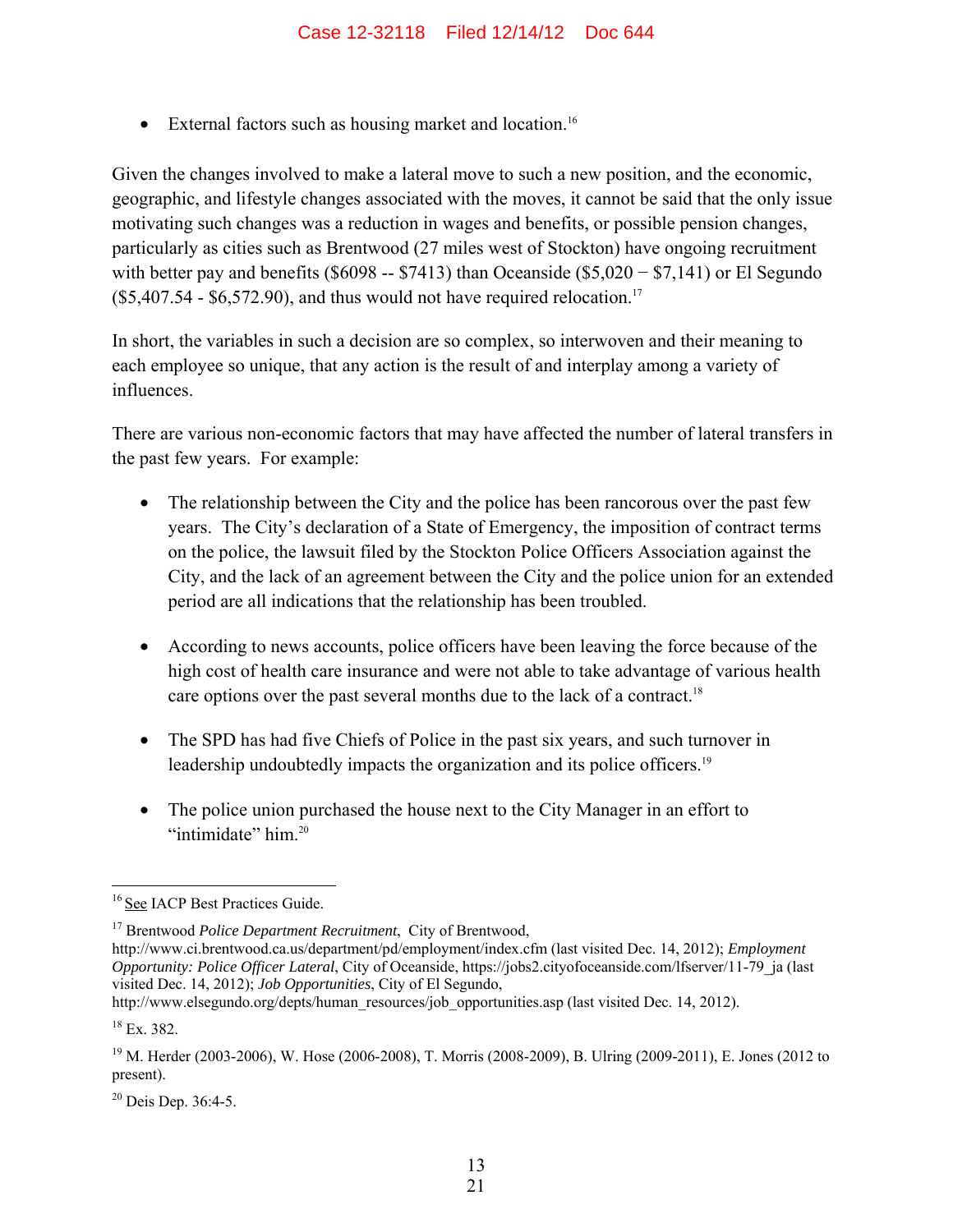These events are all indicative of an unsettled environment, and such an environment could lead police officers – even senior officers -- to look elsewhere.

I understand that the police union and City have recently reached a two-year agreement, which has been ratified by both the police union and the City Council. News reports state that the agreement may be a positive step that will bring a sense of stability and may help reduce the number of departures from the police force. One provision of the agreement reinstates certain longevity payment provisions for a select number of police officers who had previously been drawing such payments, and the inclusion of that provision may also encourage senior police officer retention.<sup>21</sup>

There are also factors indicating that Stockton's rate of lateral transfers exiting the agency is likely to slow even in the face of a moderate pension reduction.

- First, as noted above, the ratification of a two year agreement between the police and the City can contribute to a sense of stability in an environment in which there has been a great deal of uncertainty for the past few years.
- Second, seniority is a strong disincentive for a senior officer to leave a police agency. Seniority within a police agency governs shift assignments, job preferences, weekend and holiday assignments, and other staffing and job responsibilities. An officer who leaves Stockton for another agency goes to the bottom of the seniority list at the new agency and will join the rookie officers in getting the worst shifts and assignments. Moreover, if layoffs begin at the new agency where the Stockton officer has transferred, that transferring officer (as one of the newest arrivals) would be one of the first to be laid off.
- Third, many of those officers who would be inclined to leave Stockton may have already done so.
- Fourth, reductions in the police workforce are occurring across the state of California. In a time of instability, a job "in hand" is something many are not willing to risk.

#### **Reductions in Sworn Officers**

<u>.</u> <sup>21</sup> Scott Smith, New Police Contract Goes to Vote, STOCKTON RECORD, Nov. 22, 2012, http://www.recordnet.com/apps/pbcs.dll/article?AID=/20121122/A\_NEWS/211220323/-1/a\_special0267.; Memorandum, T. Haase to Mayor and City Council, December 11, 2012 (attaching MOU between SPOA and City of Stockton).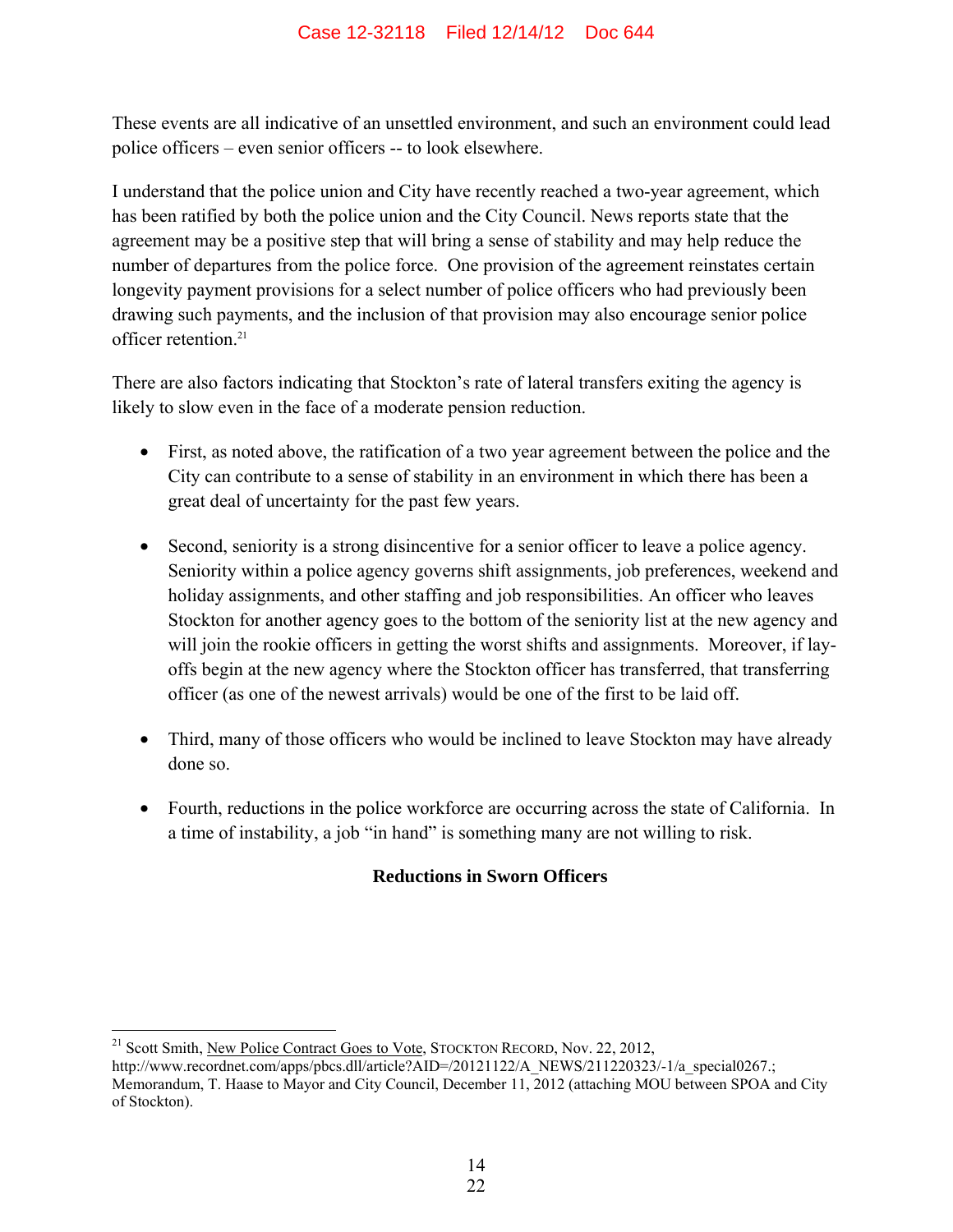| <b>City</b> | 2009-2010 | 2010-2011 | 2011-2012           |
|-------------|-----------|-----------|---------------------|
| San Diego   | 2754      | 2538      | 2514<br>$(-8.7%)$   |
| San Jose    | 1786      | 1622      | 1510<br>$(-15.5\%)$ |
| Long Beach  | 1437      | 1329      | 1253<br>$(-12.8\%)$ |
| Oakland     | 1159      | 1084      | 961<br>$(-17.1)$    |
| Anaheim     | 610       | 554       | 530<br>$(-9.2\%)$   |

• Fifth, many California jurisdictions have already reduced their pension benefits obligations by adopting a lower tier of pension benefits for new police employees. Under the terms of the new Pension law enacted in August 2012, police officers transferring from one CalPERS plan agency to another CalPERS plan agency will receive the pension benefits that apply to new employees as of December 31, 2012. Thus, if the agency has adopted a lower pension tier that is in effect as of December 31, 2012, an officer who transfers after January 1, 2013 will receive that lower pension benefit, which is yet a further factor discouraging transfers to such jurisdictions.<sup>22</sup>

These various factors make it less likely that any officer would leave as a result of a modest reduction in pension benefits.

#### Current Lateral Transfer Rates

For the five year period from 2008 to 2012 (through November 26, 2012), the 52 lateral transfers by Stockton police officers average 2.9% of the SPD work force (cumulatively) per year:

| Year | <b>Total</b> | <b>Lateral</b> | $\%$ |
|------|--------------|----------------|------|
|      |              |                |      |
| 2008 | 434          | 4              | 1.1  |
| 2009 | 438          | 11             | 2.5  |
| 2010 | 334          |                | 02   |

 $\overline{a}$  $22$  Stockton has established such lower miscellaneous and fire safety pension benefits for lateral transfers joining Stockton's work force after January 1, 2013. Memorandum, T. Haase to Mayor and City Council, November 27, 2012.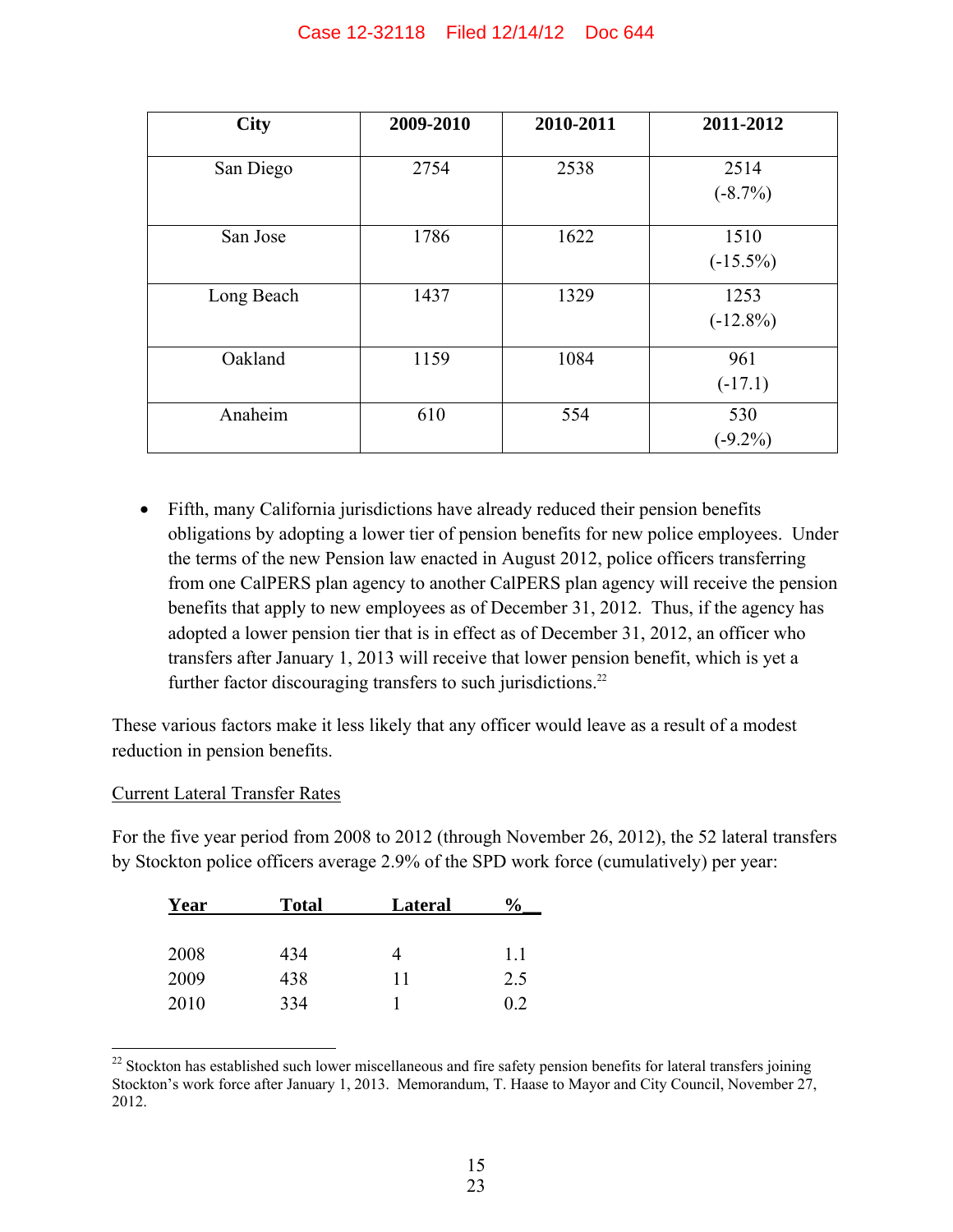#### Case 12-32118 Filed 12/14/12 Doc 644

| Average | 372 | <b>10.6</b> | 2.9 |
|---------|-----|-------------|-----|
| 2012    | 333 | 27          | 81  |
| 2011    | 320 |             | 2.8 |

In a 2006 publication by the California POST (Peace Officer Standards and Training) Commission, lateral transfers among California police officers averaged no less than 3.1% statewide since 1987 and was at a 4.7% level in 1997, with frequent fluctuations in between.<sup>23</sup> The City's five year average is certainly consistent with the California POST data.

An article in an International Association of Chiefs of Police publication on retention practices noted that "little has been done to establish an 'acceptable' benchmark or standard" on retention and then cited recent annual lateral transfer rates in Florida at 14% and 20%, Alaska at 35%, North Carolina at an average of 14% and Vermont municipalities at 8.25%.<sup>24</sup>

Even looking only at the 2012 data, the lateral departure rate of 8.1% is higher than the California POST data but lower than the rates in many of the IACP jurisdictions and hardly a sign of a "mass exodus."

Chief Jones also expressed concern about Stockton's ability to recruit lateral candidates, stating in the August 14, 2012 memorandum that Stockton "has had difficulty attracting interested experienced police officers from other agencies, and in fact, has not located a qualified experienced officer from another agency in the past several years."<sup>25</sup> The Stockton recruiting data indicates otherwise.

The recruiting data provided by Stockton makes clear that at a minimum there are interested lateral candidates seeking employment with the SPD. In 2011, Stockton received 93 applications from lateral candidates, and in 2012, 71 lateral candidates applied.<sup>26</sup> It appears that the SPD did not elect to hire any of these lateral transfer candidates, but the submission of 164 applications at a minimum is an indication of interest by lateral candidates, and a sign that these candidates – particularly any 2012 applicants – believed the compensation offered was attractive notwithstanding the cuts to wages and benefits.

In addition, in November 2012, the City Council passed Chief Jones's Lateral Hiring Incentive Program to offer certain vacation and sick leave credits to lateral candidates as an inducement for

<sup>1</sup> <sup>23</sup> California Commission on Peace Officer Standards and Training, Recruitment and Retention Best Practices Update (April 2006) at 81, http://lib.post.ca.gov/Publications/RecruitmentBestPrac.pdf.

<sup>&</sup>lt;sup>24</sup> IACP Best Practices Guide at 6-7.

 $^{25}$  Ex. 109 at 4.

<sup>&</sup>lt;sup>26</sup> Report, Stockton Police Officer Hiring Statistics (2008-Sept. 17, 2012). (Ongoing Confidential).

<sup>24</sup>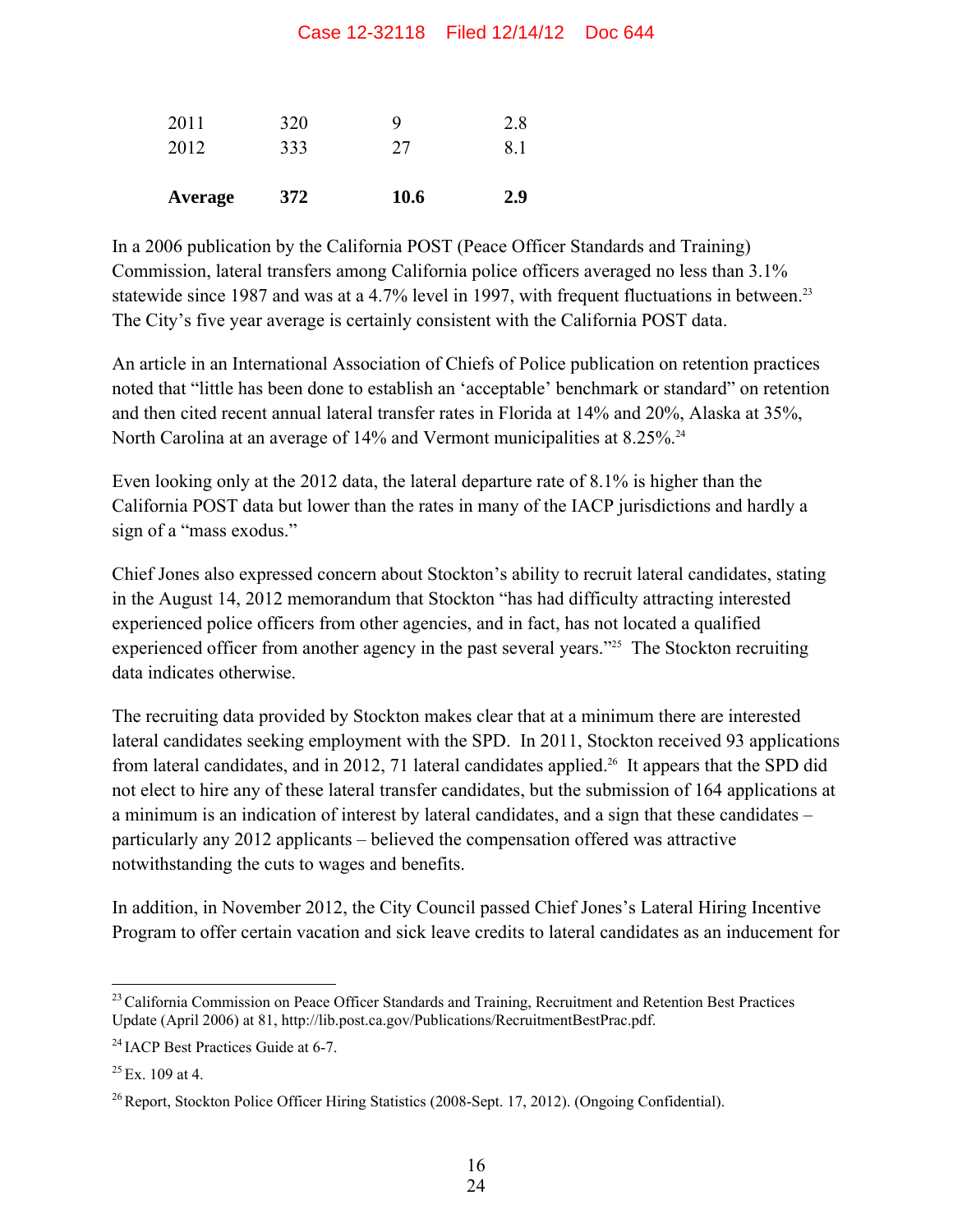even more experienced officers to apply and join the SPD.<sup>27</sup> Furthermore, a December 11, 2012 Staff Memorandum to the City Council expressed the City's "hope[] that the new Lateral Hiring Incentive Program recently approved by Council will provide a means of achieving additional hires," a clear indication that the City believed its pay and benefits were generous enough to attract the interest of lateral transfers. 28

#### **C. Effect of Modest Reductions in Pension Benefits on Recruitment of New Officers**

City Manager Deis in his August 15, 2012 letter to Governor Brown and Chief Jones in his August 15, 2012 memorandum state that the City would experience difficulties with recruitment given the "handicaps in the marketplace."29 Chief Jones also testified about recruitment issues during his deposition and expressed concern with his ability to successfully employ new officers.30

In the very same memorandum claiming to have problems with recruitment, Chief Jones stated that the SPD had hired 45 recruits in the past six months.31 The SPD's records indicate that the SPD in fact has hired over 70 recruits and trainees in  $2012^{32}$ . This is a sizable number of recruits and indicates that Stockton is capable of adding new officers to fill outstanding positions. The City's December 11, 2012 Staff Memorandum reaffirmed that the SPD would reach its authorized level of 344 positions by the end of the year, which would reflect hiring of more than 70 officers during 2012, notwithstanding what Chief Jones deemed to be below market compensation and benefits.<sup>33</sup>

Indeed, during his deposition, Chief Jones indicated the greatest limitations on hiring were the employment process and training resources.<sup>34</sup>

30 See, e.g., Jones Dep. 145:1-8, 145:21-23, 146:1-4.

 $31$  Ex. 109 at 4.

33 Ex. 38 at ¶ 15; Jones Dep. 204:18-20.

34 See Jones Dep. 146:12-148:9.

 $\overline{a}$ <sup>27</sup> See Ex. 403.

<sup>&</sup>lt;sup>28</sup> Report, Burke to Mayor and City Council, Fiscal Year 2011-12 Unaudited General Fund Year-End Results, First Quarter 2012-13 General Fund Status Update, Authorization to Amend the 2011-12 General Fund Budget, and Authorization for Reserving 2011-12 Ending Fund Balance, December 11, 2012, at 701 ("December 2012 Budget Update").

 $29$  Ex. 109 at 1-2, 4.

 $32$  This number represents the sum of the 64 hires in 2012 through November 26, 2012 as set forth in the Stockton Police Officer Hiring Statistics (2008-Sept. 17, 2012) (Ongoing Confidential) and the Stockton Police Department Employee Count (Ongoing Confidential) and the statements in the December 2012 Budget Update that an additional 13 recruits joined the police department in December 2012 as either graduates of or trainees at the police academy.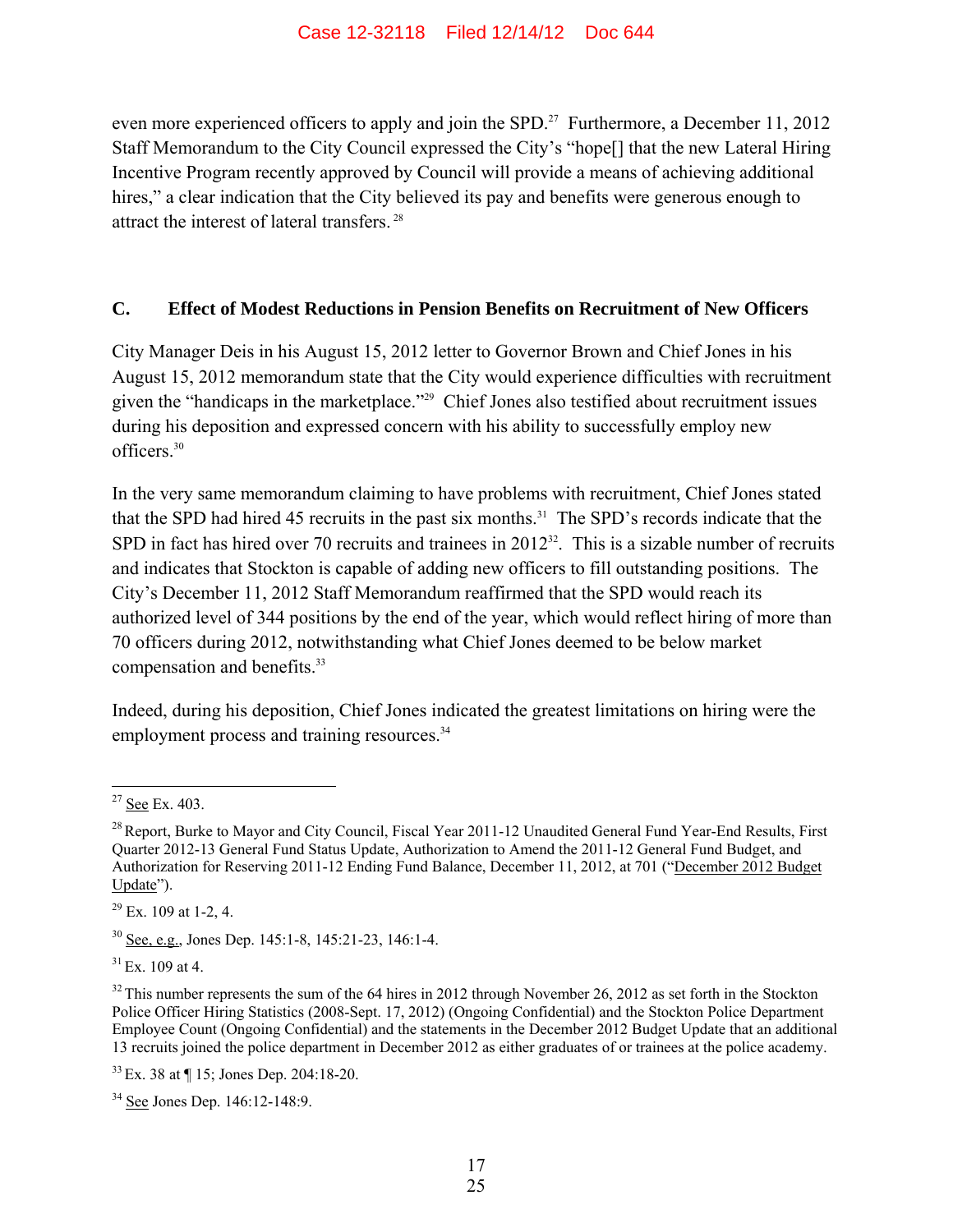Another indicator of the City's ability to recruit is the number of applications to become new police officers. The City's data shows that academy graduate applications were over four times higher in 2012 than in 2008, which is evidence that any uncertainty over pensions was not affecting the applicants.<sup>35</sup> Indeed, the same data shows that in 2011 and 2012 over a thousand police academy certified graduates applied for positions in the SPD and another 1,700 without academy training had applied. News reports indicate that earlier this month over 1,000 applicants applied to become police officers.36

In addition to the current ability of the SPD to add new recruits, recruitment beginning in 2013 should not be affected by any issues relating to pensions. Under the new Pension law passed this year, the pension benefits for new employees are set by state statute, and all new safety employees statewide will be receiving the same pension benefits.

For this reason, Stockton will be able to recruit against other cities on a level playing field with respect to pension benefits. For these reasons, Chief Jones's concern that Stockton will suffer a "potential handicap in the marketplace" is without foundation, and the SPD should be able to continue to recruit officers to fill vacancies. Thus, to the extent that lateral transfers continue, there is no reason to believe that the departing officers cannot be replaced, just as new officers replace retiring police officers in the ordinary course without any concern about "mass exodus" or inability to fill such positions.

#### **D. Additional Issues**

The statements by Chief Jones and City Manager Deis go beyond predicting a "mass exodus" of police officers and suggest the following scenario: A reduction in retirement benefits leads to disincentives to employment, resulting in unfilled (or insufficiently filled) police positions, an inability to control crime, and an "extremely dangerous" condition or "municipal chaos." As noted above, however, the claim that transferring officers cannot be replaced is contradicted by the evidence that the SPD has hired roughly 70 officers and recruits in calendar year 2012. In addition, in his testimony, City Manager Deis was asked "whether or not there's going to be a threat to safety depends on how much you vary from that median or the average," and he responded "That would be one major factor, yes," clearly conceding that there could be changes to pension benefits that would not threaten public safety.<sup>37</sup>

 $\overline{a}$ 

<sup>&</sup>lt;sup>35</sup> Report, Stockton Police Officer Hiring Statistics (2008-Sept. 17, 2012) (Ongoing Confidential).

<sup>&</sup>lt;sup>36</sup> Melinda Meza, 1,300 Apply to Become Stockton Police Officers, KCRA.com (Dec. 12, 2012), http://www.kcra.com/news/1-300-apply-to-become-Stockton-police-officers/-/11797728/17756560/-/odrhem/- /index.html.

<sup>&</sup>lt;sup>37</sup> Deis Dep. at 253:8-13.

<sup>26</sup>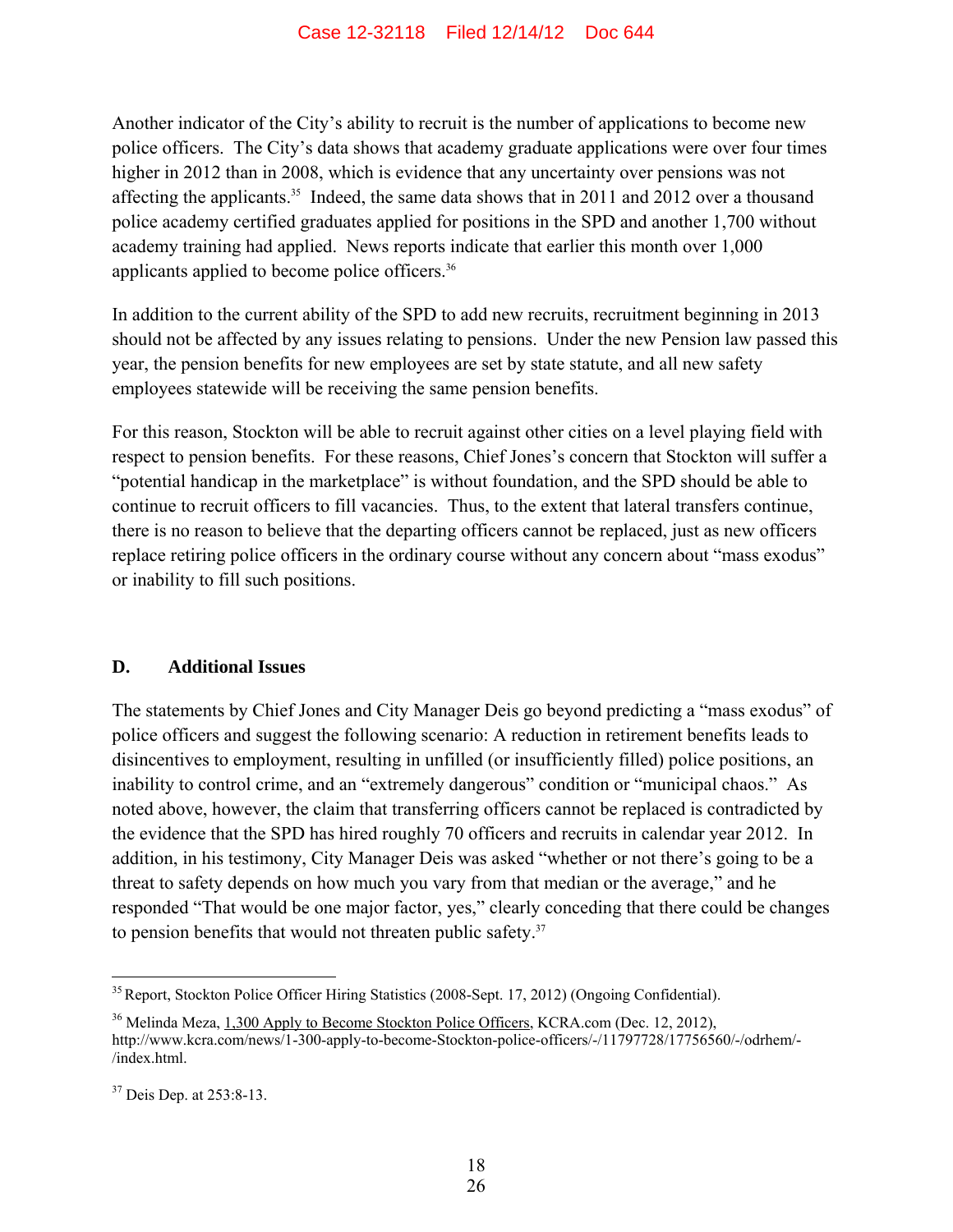The assertions made by Chief Jones and Mr. Deis also include a number of unsupported assumptions:

• One assumption is that less experienced officers are assaulted more frequently and/or more severely than officers with a greater level of experience. There is no industry recognized evidence to support such a correlation.

Although some research does indicate that younger officers account for a larger percentage of the injured-officer-population than older officers, there has been no examination of the variables that underlie such a finding, such as the extent to which the younger officers have more or less experience than their counterparts, the manner in which the injuries occurred, the types of injuries or the positions held by and the activities of those officers at the time of their injury.

The difference in injury rate could be more readily explained, for example, by the fact that less experienced officers are more likely to be on patrol assignments while more experienced officers are likely to be detectives and in a wide range of other administrative and support roles. Therefore, the older officers would be less likely to be exposed to the same risks as their younger counterparts who are on patrol.<sup>38</sup>

- It should also be noted that only a small fraction of officer injuries are the result of violent assaults. It has been my observation and experience that violent assaults on police officers – recognizing that no violent assault is tolerable – account for fewer than 5% of officer injuries. Indeed, in-service training and automobile accidents result in approximately the same number of injuries as those attributable to arrest and control activities.39
- Chief Jones's statement also makes the tacit assumption that less experienced officers are less effective in combating a rising violent crime rate than more experienced officers. In addition, Chief Jones also assumes that this reduced level of effectiveness leads to greater community risk.<sup>40</sup>

 $\overline{a}$ 

<sup>&</sup>lt;sup>38</sup> New Study Shines a Revealing Light on Police Injuries FORCE SCIENCE NEWS (July 1, 2012),

http://www.forcescience.org/fsinews/2012/07/force-science-news-207? (detailing an IACP study funded by the U.S. Department of Justice Bureau of Justice Assistance).

<sup>39</sup> Id.

 $40 \text{ Ex } 109$  at 4.

<sup>27</sup>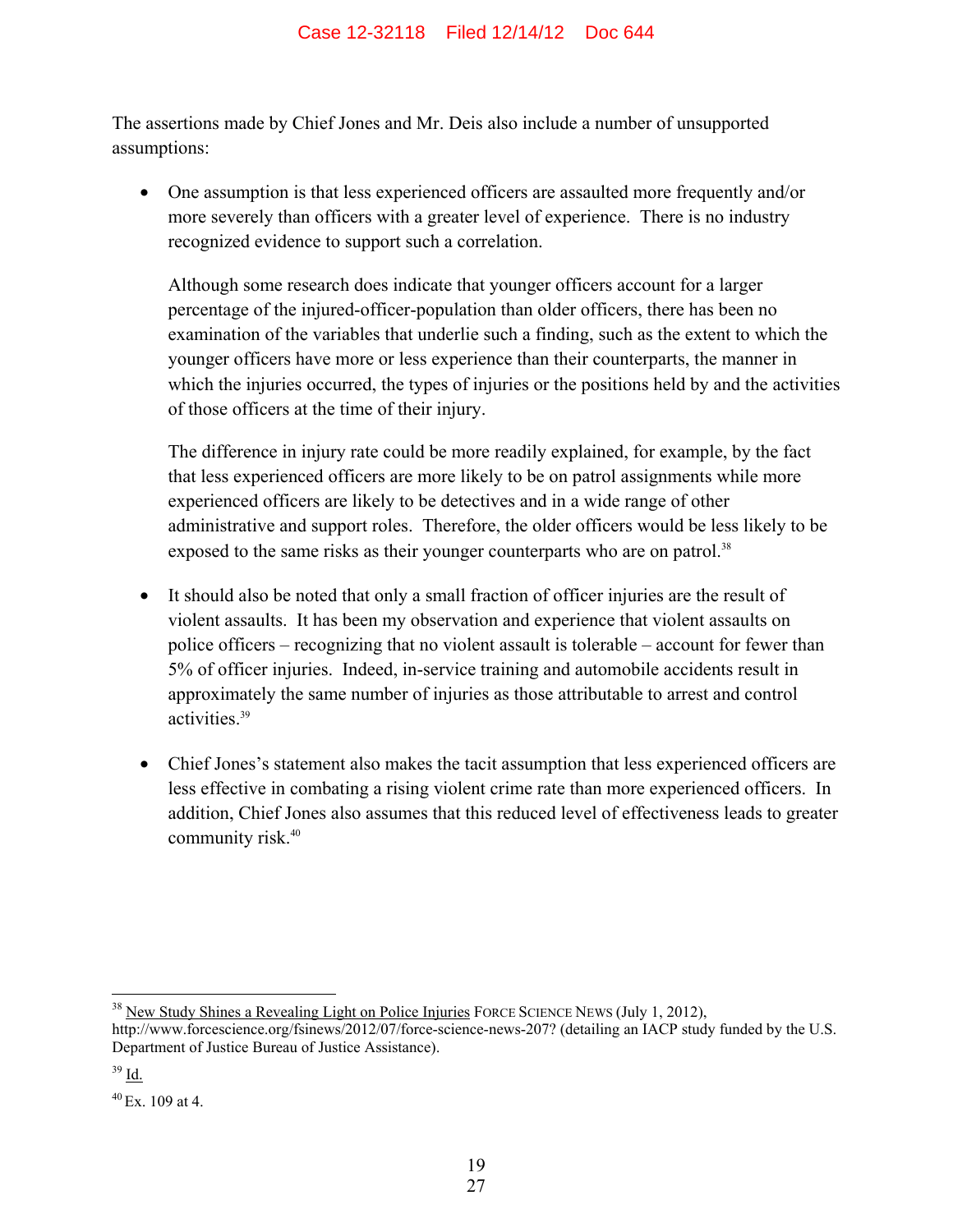There is no evidence to support such a contention. It has been my observation and experience that there are innumerable variables that contribute to officer effectiveness and any conclusions based on any single variable such as experience are not supported.<sup>41</sup>

• Once hired, it takes longer to train and prepare an academy level trainee than it does to train and ready a lateral applicant for patrol duty. Chief Jones's comments suggest that this difference in the training time required could result in an increased level of violent crime<sup>42</sup>

It has been my observation and experience that this increased amount of requisite training time has no causal connection to the crime rate.

#### **Conclusion**

Although Chief Jones and City Manager Deis raise the specter of "municipal chaos" if pension benefits are reduced, it is my view there is no evidence that a modest pension benefit reduction would lead to a "mass exodus" or would have an effect on the crime rate, public safety, or the safety of the officers.

 $\overline{a}$ 

 $41$  For example, the "burnout rate" of senior officers has been extensively studied. It is, by definition, a function of time on the job. Moreover, considerable research links "burnout" to reduced levels of performance. William P. McCarty & Wesley G. Skogan, Job-Related Burnout Among Civilian and Sworn Police Personnel, POLICE QUARTERLY, Aug. 28, 2012.

 $^{42}$ Ex 109 at 4.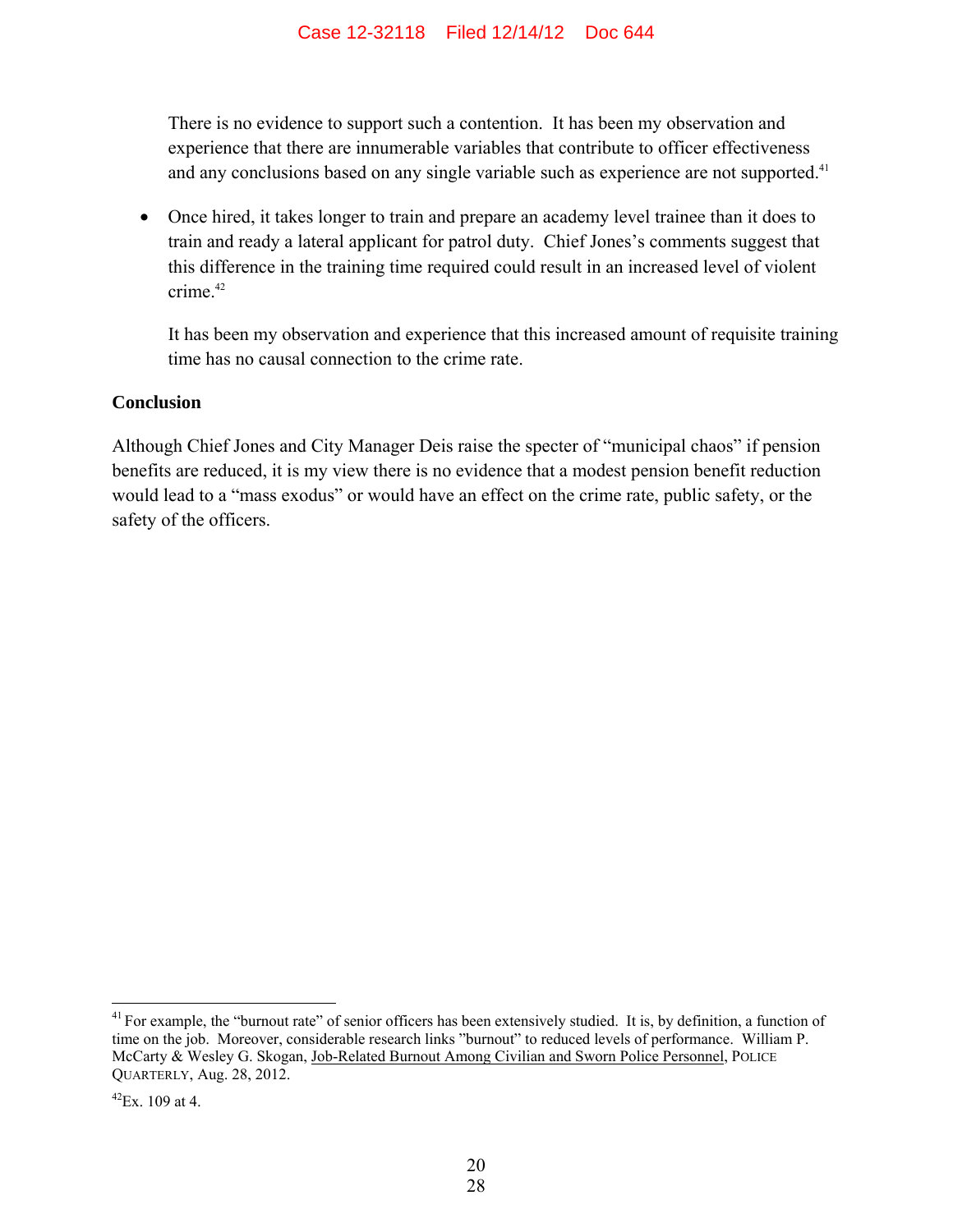#### DOCUMENTS CONSIDERED

- Deposition of Ann Goodrich, Nov. 6, 2012
- Deposition of Eric Jones, Nov. 7, 2012
- Deposition of Robert Deis, Nov. 28, 2012
- EX 032 Declaration of Ann Goodrich in Support of City of Stockton's Statement of Qualifications Under Section 109(C) (2012)
- EX 038 Declaration of Eric Jones in Support of City of Stockton's Statement of Qualifications Under Section 109(C) (2012)
- EX 039 Preventing Violent Street Crime in Stockton, California (2006) Braga, A., John F. Kennedy School of Government
- EX 040 Excerpts from Crime in the United States: 2010 (2011), Federal Bureau of Investigation
- EX 041 Crime Analysis and Police Activity Highlights (2010) Stockton Police Department
- EX 042 Table 8 / offenses known to law enforcement by state and city (2010) (excerpt from Crime in the United States: 2010 (2011), Federal Bureau of Investigation)
- EX 061 Resolution by Stockton City Council Declaring a State of Emergency Based on Fiscal Circumstances (2010)
- EX 062 Stockton City Council / Redevelopment Agency Concurrent Agenda for the Meeting of June 22, 2010
- EX 064 Resolution by Stockton City Council to Continue 2010-11 Emergency Measures and Declaring a State of Emergency Based on Fiscal Circumstances for Fiscal Year 2011-12
- EX 069 Resolution by Stockton City Council Declaring the Continuation of a Fiscal Emergency (2012)
- EX 079 Response to ICMA Operations Report and Data Analysis for the Stockton Police Department (2010)
- EX 080 Response to ICMA Operations Report and Data Analysis for the Stockton Police Department (2011)
- EX 081 Operations Report and Data Analysis: Stockton Police Department (2010) International City/County Management Association (ICMA)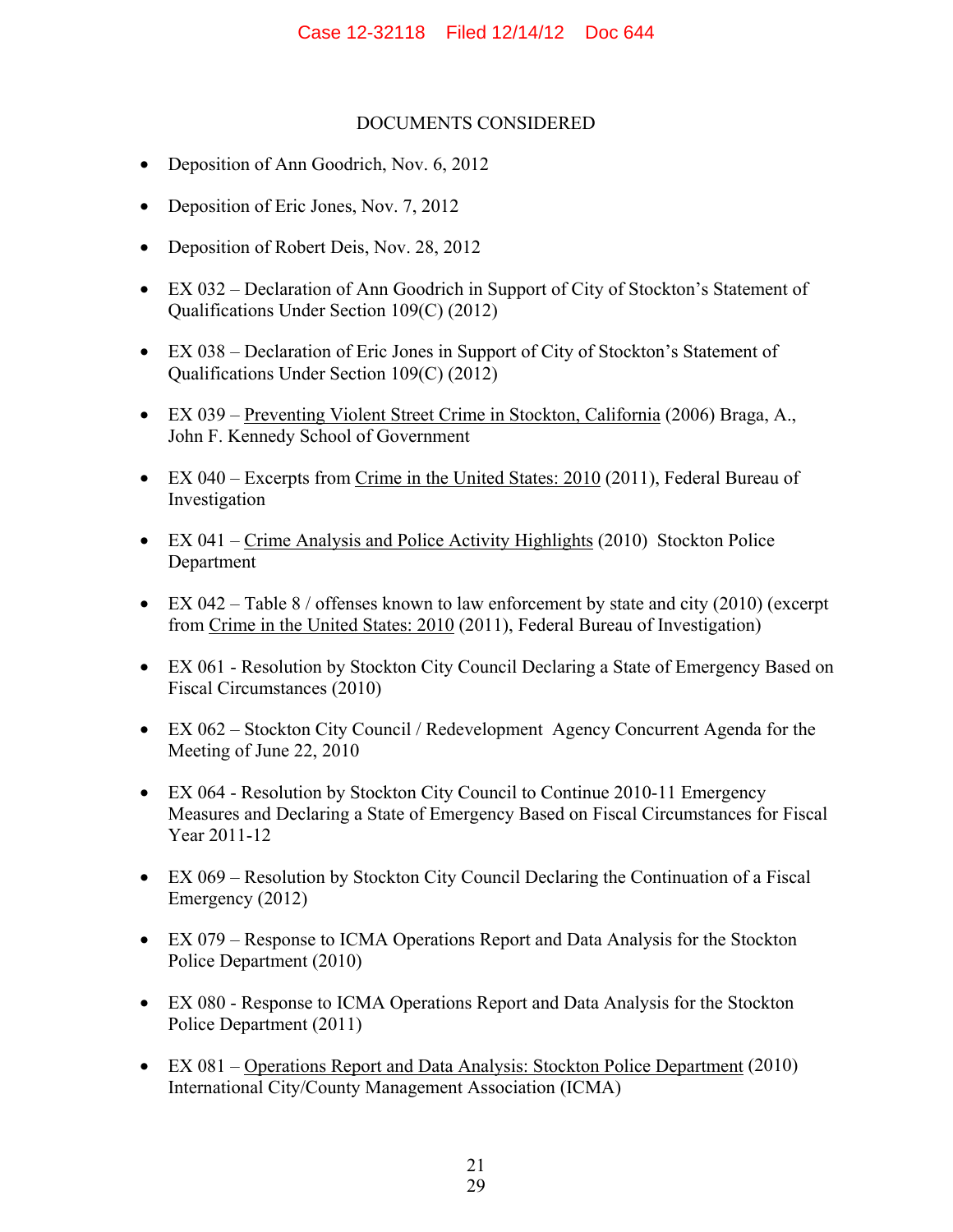- EX 083 Stockton Police Department Crime Comparison and Police Activity Highlights (2001)
- EX 084 Stockton Police Department Recommendations for Calls for Service (2012)
- EX 085 Police Officer to Population Ratio
- EX 086 Reprioritization of Calls for Service, Department Special Order #12-S-224 (2012)
- EX 109 Letter from Robert Deis to Governor Jerry Brown et. al., re: Reform of Public Pension Law and Practices (Aug. 15, 2012)
- EX 180 City of Stockton Police, Indirect Cost Proposal (2010-11)
- EX 188 Letter from Eric Jones to Blair Ulring re: Stockton Police Department's 2012 Hiring, Staffing and Policing Plan (Jan. 19, 2012)
- EX 198 Memo from Blair Ulring to Larry Lisenbee (Jan. 5, 2012)
- EX 203 Budget Excerpt, Stockton Police Department (FY 2010-11)
- EX 377 Resolutions by Stockton City Council Adopting Emergency Measures (June 21, 2011)
- EX 378 Resolution by Stockton City Council Adopting Pendency Plan Changes for Fire, Police, and Other City Employees' Contracts
- EX 381 Taking Back Streets: Stockton Police, CHP Discuss Collaboration to Combat City's Crime Rate, Stockton Record (Nov. 2, 2012)
- EX 382 Department Finding Ways to Lure Officers, Stockton Record (Oct. 22, 2012)
- EX 383 Financial Details Outlined for Camden Regional Police Force, Philadelphia Inquirer (Sept. 1, 2012)
- EX 384 To Fight Crime, a Poor City Will Trade Its Police, New York Times (Sept. 28, 2012)
- EX 385 Camden County PowerPoint presentation re: creation of Camden County Police Department
- EX 391 –Finding and Keeping the Right People: POST Recruitment Strategic Planning Guide, California Commission on Police Officer Standards and Training (2008)
- EX 392 Prevailing Trends Report, California Commission on Police Officer Standards and Training (2012)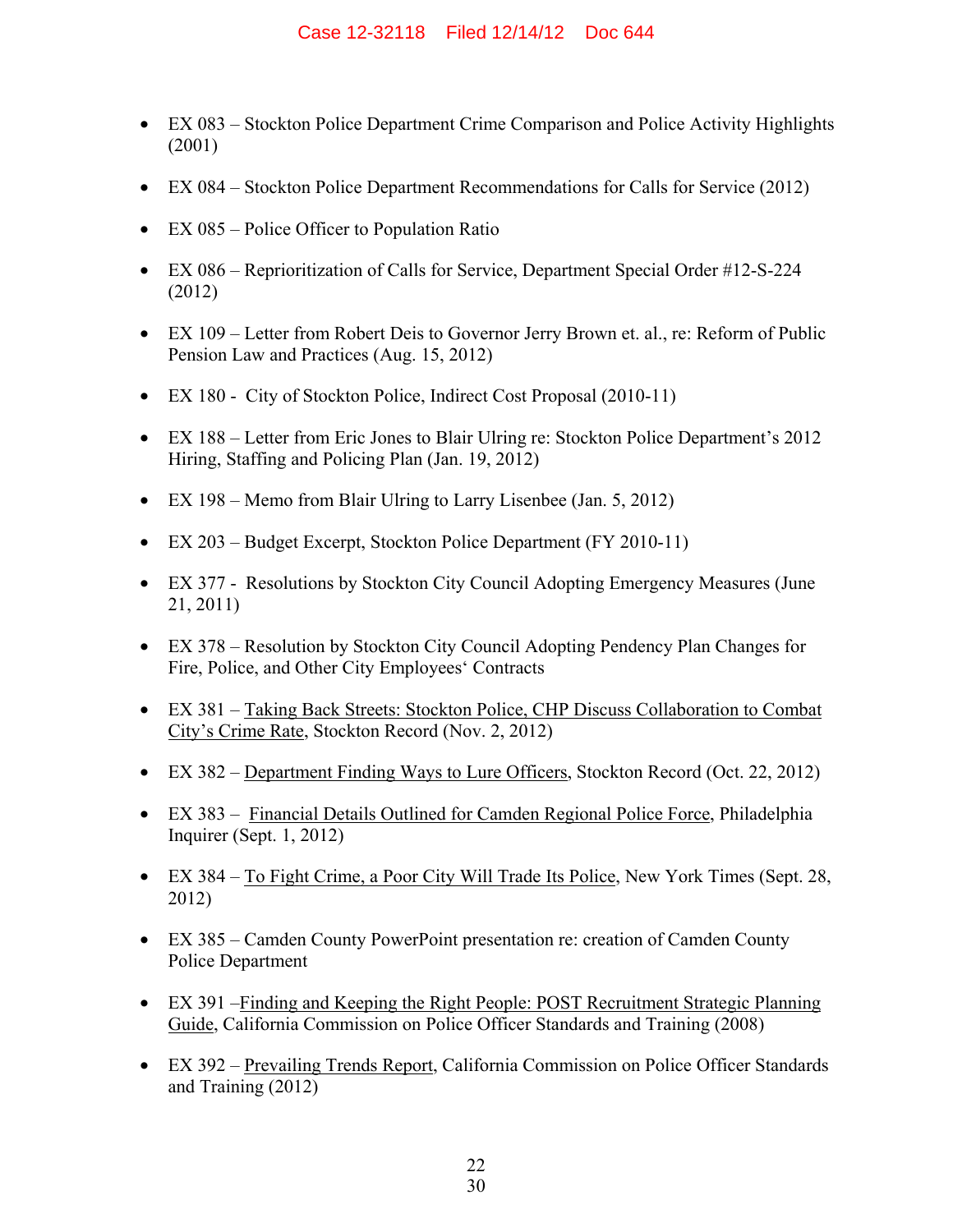- EX 403 Memo from Eric Jones to Mayor and City Council re: Police Lateral Recruitment Incentive Program (Oct. 23, 2012)
- EX 417 Letter on Behalf of SCEA to Stockton Human Resources re: Transfer of SCEA Employees' Work to Police Union Members (April 12, 2011)
- EX 489 Memo from Robert Deis to Stockton City Council (Dec. 15, 2010)
- EX 491 Email from Ann Goodrich to Robert Deis re: Stockton Police Compensation (May 14, 2011)
- Memo from Vanessa Burke to Mayor and Stockton City Council (Dec. 11, 2012)
- Memo from Teresia Haase to Mayor and Stockton City Council (Nov. 27, 2012)
- Memo from Teresia Haase to Mayor and Stockton City Council (Dec. 11, 2012)
- Stockton Police Department Employee Count (Ongoing Confidential)
- Stockton Police Officer Hiring Statistics (2008 to Sept. 17, 2012) (Ongoing Confidential)
- Stockton Police Officers Leaving (2008 to Sept. 11, 2012) (Ongoing Confidential)
- Stockton Police Department Sworn Personnel (November 26, 2012) (Ongoing Confidential)
- Brentwood Police Department Recruitment, City of Brentwood, http://www.ci.brentwood.ca.us/department/pd/employment/index.cfm (last visited Dec. 14, 2012)
- Employment Opportunity: Police Officer Lateral, City of Oceanside, https://jobs2.cityofoceanside.com/lfserver/11-79\_ja (last visited Dec. 14, 2012)
- FBI Uniform Crime Reporting Statistics, U.S. Department of Justice (1990-2011) http://www.ucrdatatool.gov/index.cfm
- Force Science News #207: New Study Shines a Revealing Light on Police Injuries (2012) Eastman, A., MD, www.forcescience.org/fsinews/2012/07/force-science-news-207/
- Job Opportunities, City of El Segundo, http://www.elsegundo.org/depts/human\_resources/job\_opportunities.asp (last visited Dec. 14, 2012)
- Job Related Burnout Among Civilian and Sworn Police Personnel (2012), W. McCarty & W. Skogan, Sage Publications